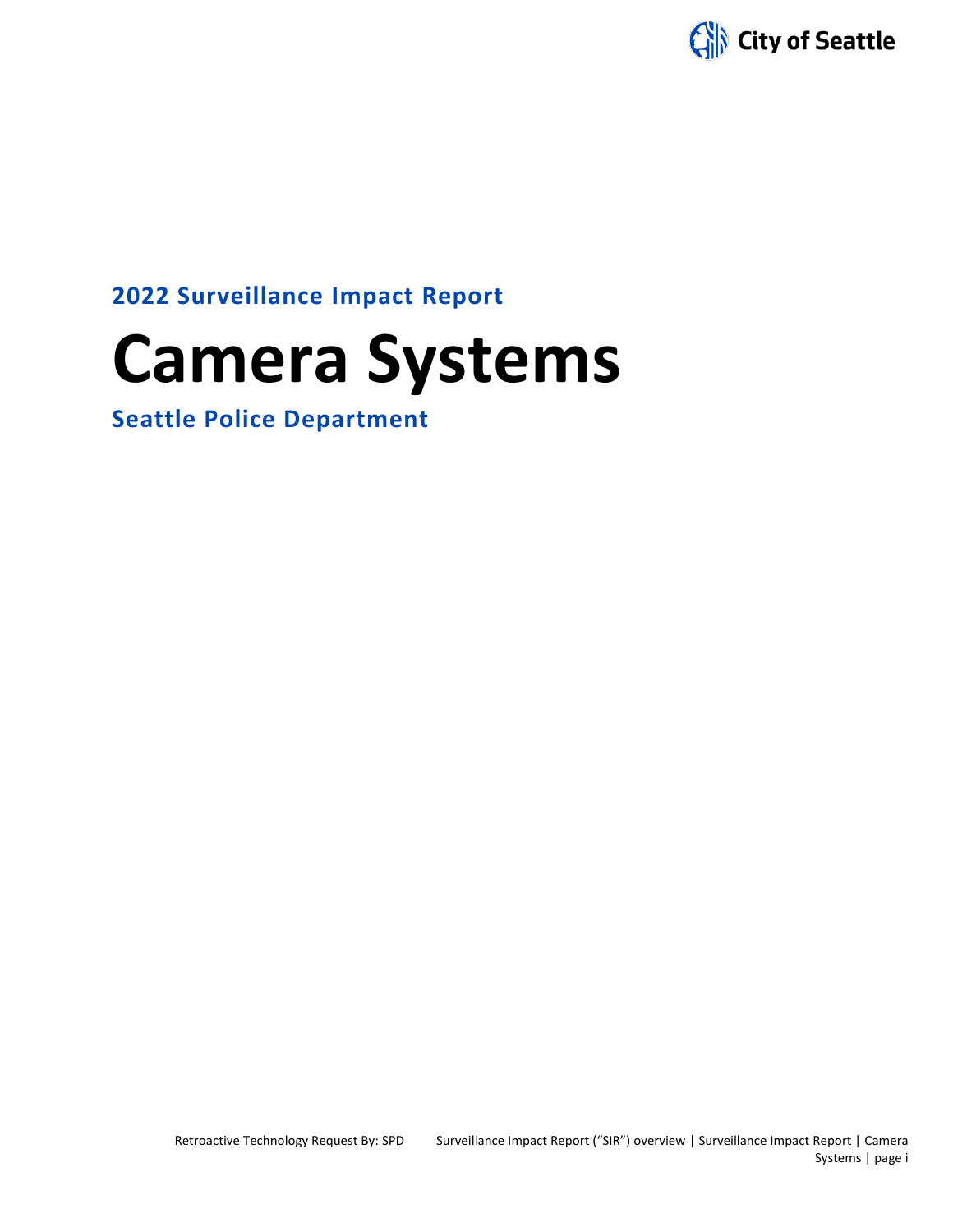

## **Surveillance Impact Report ("SIR") overview**

#### **About the Surveillance Ordinance**

The Seattle City Council passed Ordinance [125376,](http://seattle.legistar.com/LegislationDetail.aspx?ID=2981172&GUID=0B2FEFC0-822F-4907-9409-E318537E5330&Options=Advanced&Search=) also referred to as the "Surveillance Ordinance," on September 1, 2017. SMC 14.18.020.b.1 charges the City's executive with developing a process to identify surveillance technologies subject to the ordinance. Seattle IT, on behalf of the executive, developed and implemented a process through which a privacy and surveillance review is completed prior to the acquisition of new technologies. This requirement, and the criteria used in the review process, are documented in Seattle IT [Policy PR-02,](https://seattlegov.sharepoint.com/sites/IT-CDR/Operating_Docs/PR-02SurveillancePolicy.pdf) the "Surveillance Policy".

#### **How this Document is Completed**

This document is completed by the requesting department staff, support and coordinated by the Seattle Information Technology Department ("Seattle IT"). As Seattle IT and department staff complete the document, they should keep the following in mind.

- 1. Responses to questions should be in the text or check boxes only; all other information (questions, descriptions, etc.) Should **not** be edited by the department staff completing this document.
- 2. All content in this report will be available externally to the public. With this in mind, avoid using acronyms, slang, or other terms which may not be well-known to external audiences. Additionally, responses should be written using principally non-technical language to ensure they are accessible to audiences unfamiliar with the topic.

#### **Surveillance Ordinance Review Process**

The following is a high-level outline of the complete SIR review process.

| <b>Upcoming</b><br>for Review                                                                                                               | <b>Initial Draft</b>                                                 | Open<br>Comment<br>Period                                                                                                                                                                                                   | <b>Final Draft</b>                                                                                                                                                  | <b>Working</b><br>Group                                                                                                                                                                                                                  | Council<br><b>Review</b>                                                                              |
|---------------------------------------------------------------------------------------------------------------------------------------------|----------------------------------------------------------------------|-----------------------------------------------------------------------------------------------------------------------------------------------------------------------------------------------------------------------------|---------------------------------------------------------------------------------------------------------------------------------------------------------------------|------------------------------------------------------------------------------------------------------------------------------------------------------------------------------------------------------------------------------------------|-------------------------------------------------------------------------------------------------------|
| The technology is<br>upcoming for<br>review, but the<br>department has<br>not begun drafting<br>the surveillance<br>impact report<br>(SIR). | Work on the initial<br>draft of the SIR is<br>currently<br>underway. | The initial draft of<br>the SIR and<br>supporting<br>materials have<br>been released for<br>public review and<br>comment. During<br>this time, one or<br>more public<br>meetings will take<br>place to solicit<br>feedback. | During this stage<br>the SIR, including<br>collection of all<br>public comments<br>related to the<br>specific<br>technology, is<br>being compiled<br>and finalized. | The surveillance<br>advisory working<br>group will review<br>each SIR's final<br>draft and<br>complete a civil<br>liberties and<br>privacy<br>assessment, which<br>will then be<br>included with the<br>SIR and submitted<br>to Council. | City Council will<br>decide on the use<br>of the surveillance<br>technology, by full<br>Council vote. |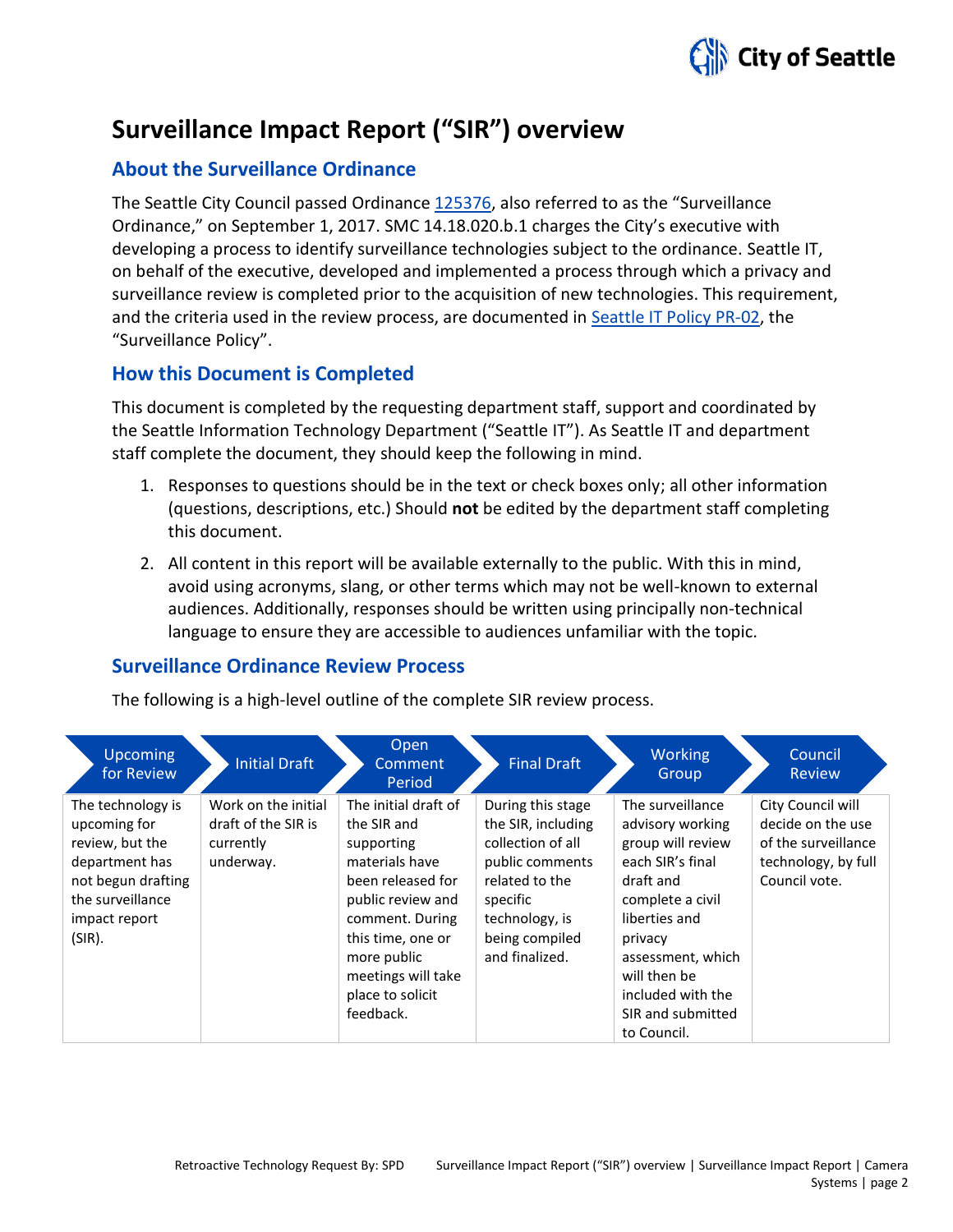

### **Privacy Impact Assessment**

#### **Purpose**

A Privacy Impact Assessment ("PIA") is a method for collecting and documenting detailed information collected in order to conduct an in-depth privacy review of a program or project. A PIA asks questions about the collection, use, sharing, security and access controls for data that is gathered using a technology or program. It also requests information about policies, training and documentation that govern use of the technology. The PIA responses are used to determine privacy risks associated with a project and mitigations that may reduce some or all of those risks. In the interests of transparency about data collection and management, the City of Seattle has committed to publishing all PIAs on an outward facing website for public access.

#### **When is a Privacy Impact Assessment Required?**

A PIA may be required in two circumstances.

- 1. When a project, technology, or other review has been flagged as having a high privacy risk.
- 2. When a technology is required to complete the surveillance impact report process. This is one deliverable that comprises the report.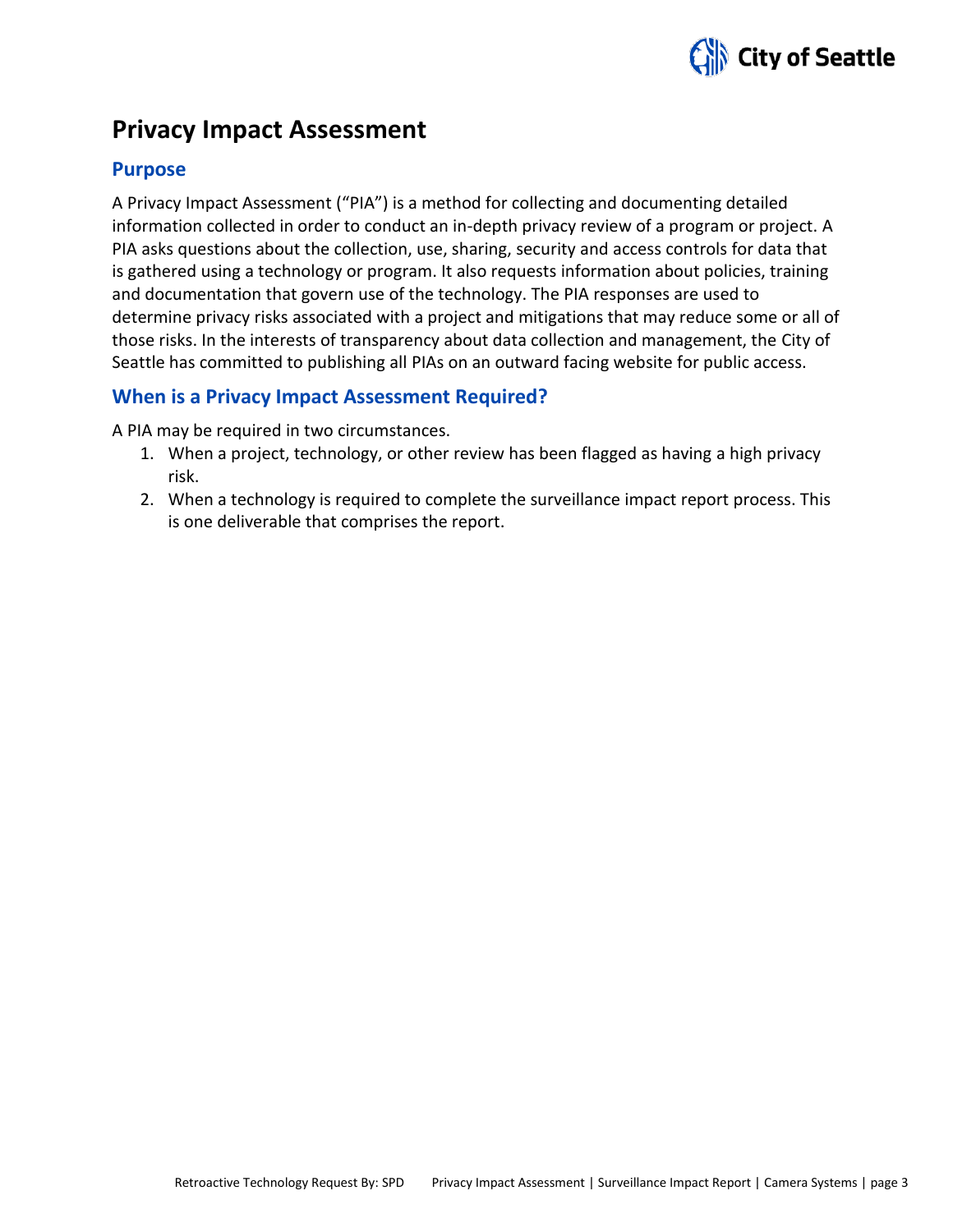

#### **1.0 Abstract**

#### **1.1 Please provide a brief description (one paragraph) of the purpose and proposed use of the project/technology.**

This SIR covers camera systems used by the Seattle Police Department (SPD) to obtain information during criminal investigations. These covert cameras are disguised and used to record specific events related to an investigation. These camera systems are utilized in two ways: when reasonable suspicion of criminal activity exists, and in areas where no reasonable expectation of privacy exists, cameras may be placed to capture plain view events. When placed in areas where a reasonable expectation of privacy exists, use of the camera systems is pursuant to the Washington Privacy Act, [Chapt.9.73 RCW,](http://app.leg.wa.gov/rcw/default.aspx?cite=9.73) and are utilized only after obtaining appropriate consent and/or legal search warrant authority.

#### **1.2 Explain the reason the project/technology is being created or updated and why the PIA is required.**

SPD's covert camera systems capture visuals/images of identifiable individuals, some of whom are unaware of the recording. Without appropriate safeguards, this raises significant privacy concerns. Recognizing this concern, SPD utilizes covert camera systems in a limited fashion, only with appropriate court order for cameras capturing events where a reasonable expectation of privacy exists; and with reasonable suspicion for cameras capturing events in plain view.

SPD also uses cameras for video recording in the presence of a confidential informant or undercover officer as allowed by law.

#### **2.0 Project / Technology Overview**

Provide an overview of the project or technology. The overview gives the context and background necessary to understand the purpose, mission and justification for the project / technology proposed.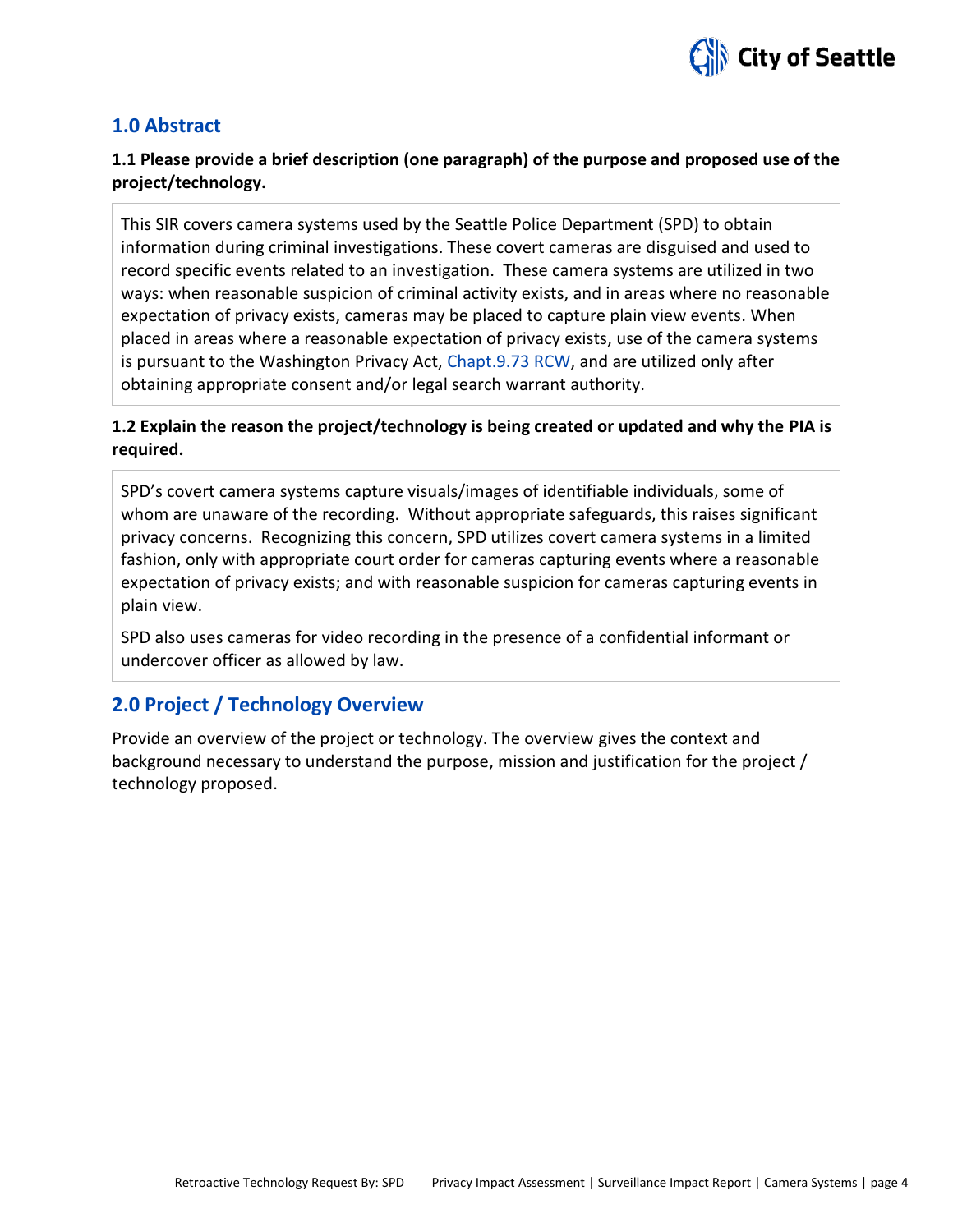

#### **2.1 Describe the benefits of the project/technology.**

Covert camera systems allow SPD to avert harm by capturing images of individuals who have harmed or threatened harm to individuals or places, such as stalking victims, elected officials and others who have received threats to themselves or their families, places of worship that have been seriously vandalized or whose congregants have been threatened, etc. Covert camera systems allow SPD to pursue resolution of criminal investigations expeditiously, by recording visuals/images of suspects. Without this technology, SPD would be unable to collect important evidence in some criminal investigations.

#### **2.2 Provide any data or research demonstrating anticipated benefits.**

The primary benefit of these camera systems is in the gathering of evidence used in the resolution of criminal investigations. Proper gathering of video evidence of criminal activity by the police supports SPD's mission to prevent crime, enforce the law, and support quality public safety. "The value of employing electronic surveillance in the investigation of some forms of serious crime, in particular organized crime, is unquestionable. It allows the gathering of information unattainable through other means."<sup>1</sup>

Covert policing tactics, such as the utilization of covert cameras, provide better intelligence, incontrovertible evidence, protection of the public, and brings serious and organized criminals to justice. 2

<sup>1</sup> [https://www.unodc.org/documents/organized-crime/Law-Enforcement/Electronic\\_surveillance.pdf](https://www.unodc.org/documents/organized-crime/Law-Enforcement/Electronic_surveillance.pdf)

<sup>2</sup> Harfield, C. and Harfield, K. (2009) *Covert Investigation: Blackstone's Practical Policing*. Oxford: Oxford University Press.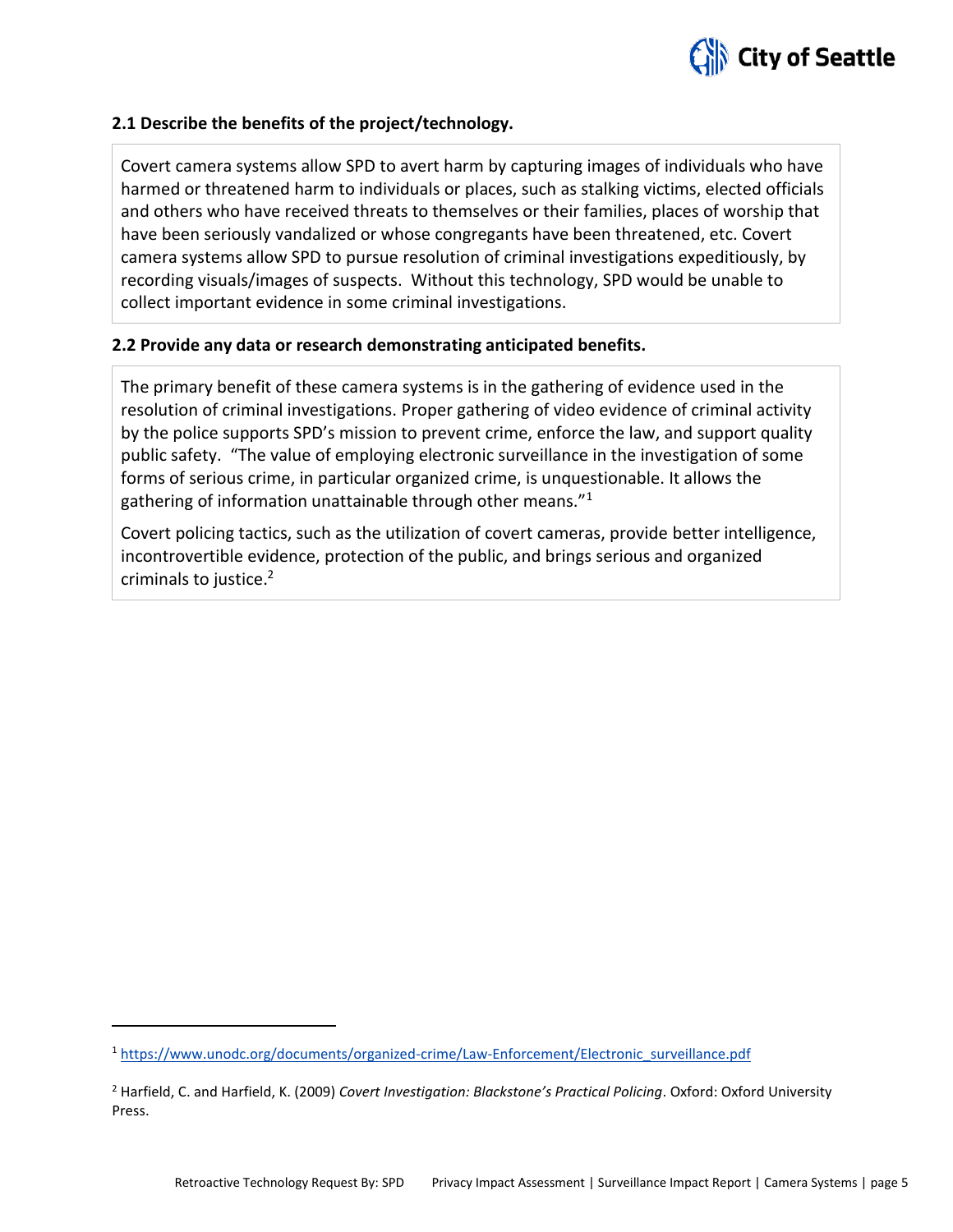

#### **2.3 Describe the technology involved.**

Covert cameras can be concealed on a person or hidden in or on objects within a particular environment. These cameras capture images only, not sound. Devices used to capture sound are governed by RCW 9.73.030, and SPD's use of these devices is outlined in the SIR entitled "Audio Recording Systems ("Wires")."

Cameras concealed on a person must be turned on and off by the individual wearing the device and are recording directly onto the device for the duration of time that the device is on. Data must be extracted at a later date by the Technical and Electronic Support Unit (TESU).

Cameras that are fixed in location for a period of time can be viewed live; however, they are most often set to record only when motion is detected. Very rarely, they may be set to record continuously in instances wherein an event may happen so quickly that motion detection may not respond in time to capture relevant information (i.e., an individual quickly entering or exiting a door). Data that is recorded from fixed location cameras is stored on SPD owned servers, accessible only to SPD personnel.

#### **2.4 Describe how the project or use of technology relates to the department's mission.**

The mission of the Seattle Police Department is to prevent crime, enforce the law, and support quality public safety by delivering respectful, professional, and dependable police services. SPD's department priorities include the use of best practices that include officer safety guidelines and performance-based accountability to provide progressive and responsive police services to crime victims, witnesses, and all members of the community, and to structure the organization to support the SPD mission and field a well-trained sworn and non-sworn workforce that uses technology, training, equipment, and research strategically and effectively. Covert camera systems contribute to averting harm to individuals and places and reducing crime by assisting in collecting evidence related to serious and/or violent criminal activity as part of investigations. When reasonable suspicion of criminal activity exists, cameras may be placed to capture plain view events in areas where no reasonable expectation of privacy exists. When placed in areas where a reasonable expectation of privacy exists, use of the camera systems is pursuant to the Washington Privacy Act, [Chapt.9.73 RCW,](http://app.leg.wa.gov/rcw/default.aspx?cite=9.73) and are utilized only after obtaining appropriate consent and/or legal search warrant authority.

#### **2.5 Who will be involved with the deployment and use of the project / technology?**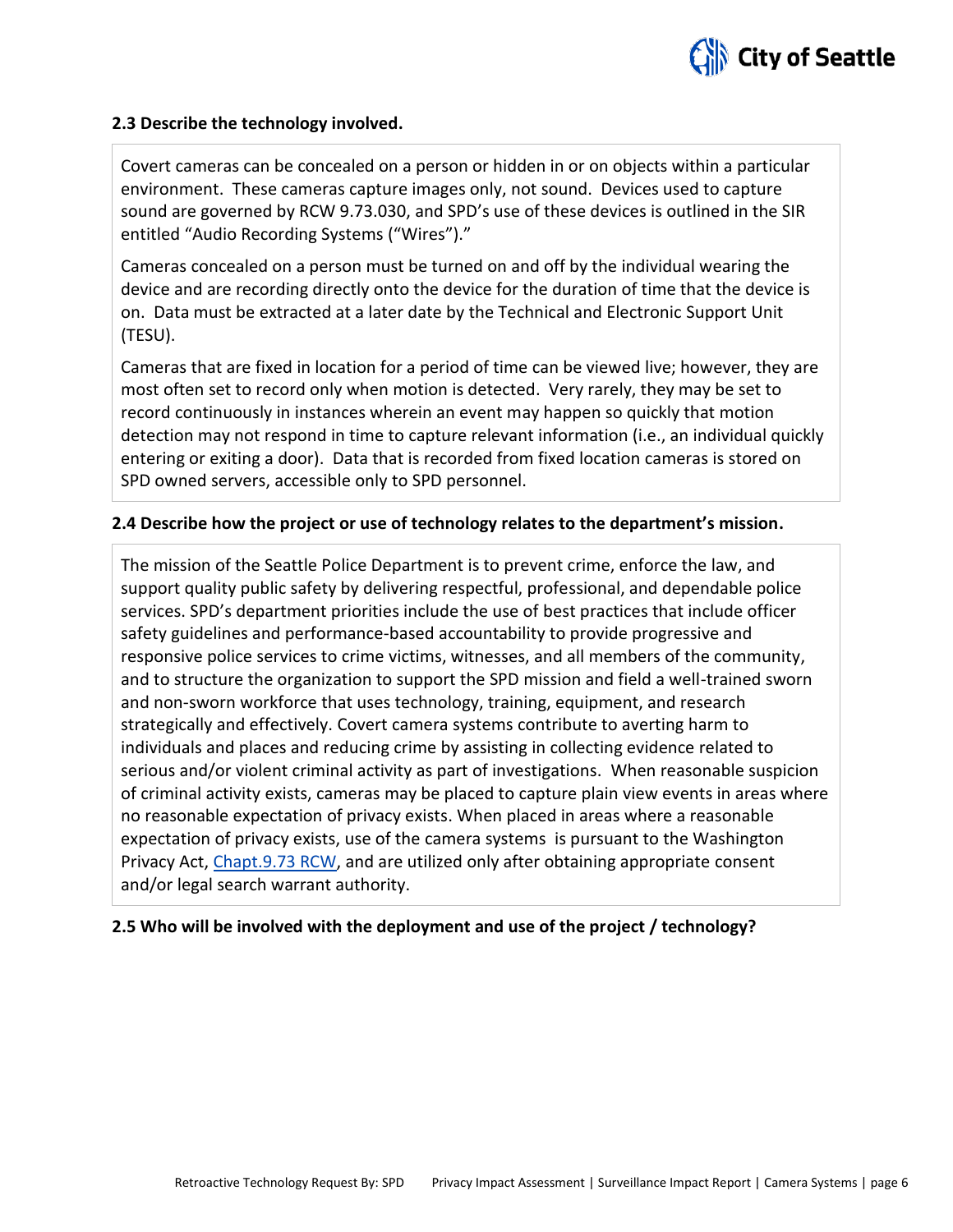

Covert camera systems utilized by SPD are managed and maintained with the Technical and Electronic Support Unit (TESU). TESU receives requests on a form from SPD Officers/Detectives that outline the equipment requested and the case number. In a situation in which the request includes positioning of a camera in a fixed location, capturing events in areas where an individual has a reasonable expectation of privacy, appropriate consent or court-ordered warrant is also required. TESU then deploys and/or installs the equipment to the Officer/Detective to engage within the scope of the established legal standards.

If the camera is concealed on a person, data is stored directly on the device, and must be returned to TESU for extraction. TESU extracts the data onto a thumb drive or external hard drive, provides this copy to the requesting Officer/Detective for inclusion in the investigation file, and purges all data from the video recording device. No data is retained on the device or within TESU.

If the camera is fixed in location, recorded data is stored on an SPD owned server. Requesting Officers/Detectives log into the server and extract the data relevant to the criminal investigation, and TESU then purges the data from the server.

If no data was collected by the device that assists in the pursuit of the criminal investigation or falls within the scope of the appropriate consent or court order, the device or server is purged in its entirety and no data is provided to the requesting Officer/Detective for the investigation file.

#### **3.0 Use Governance**

Provide an outline of any rules that will govern the use of the project / technology. Please note: non-City entities contracting with the City are bound by restrictions specified in the surveillance ordinance and privacy principles and must provide written procedures for how the entity will comply with any restrictions identified.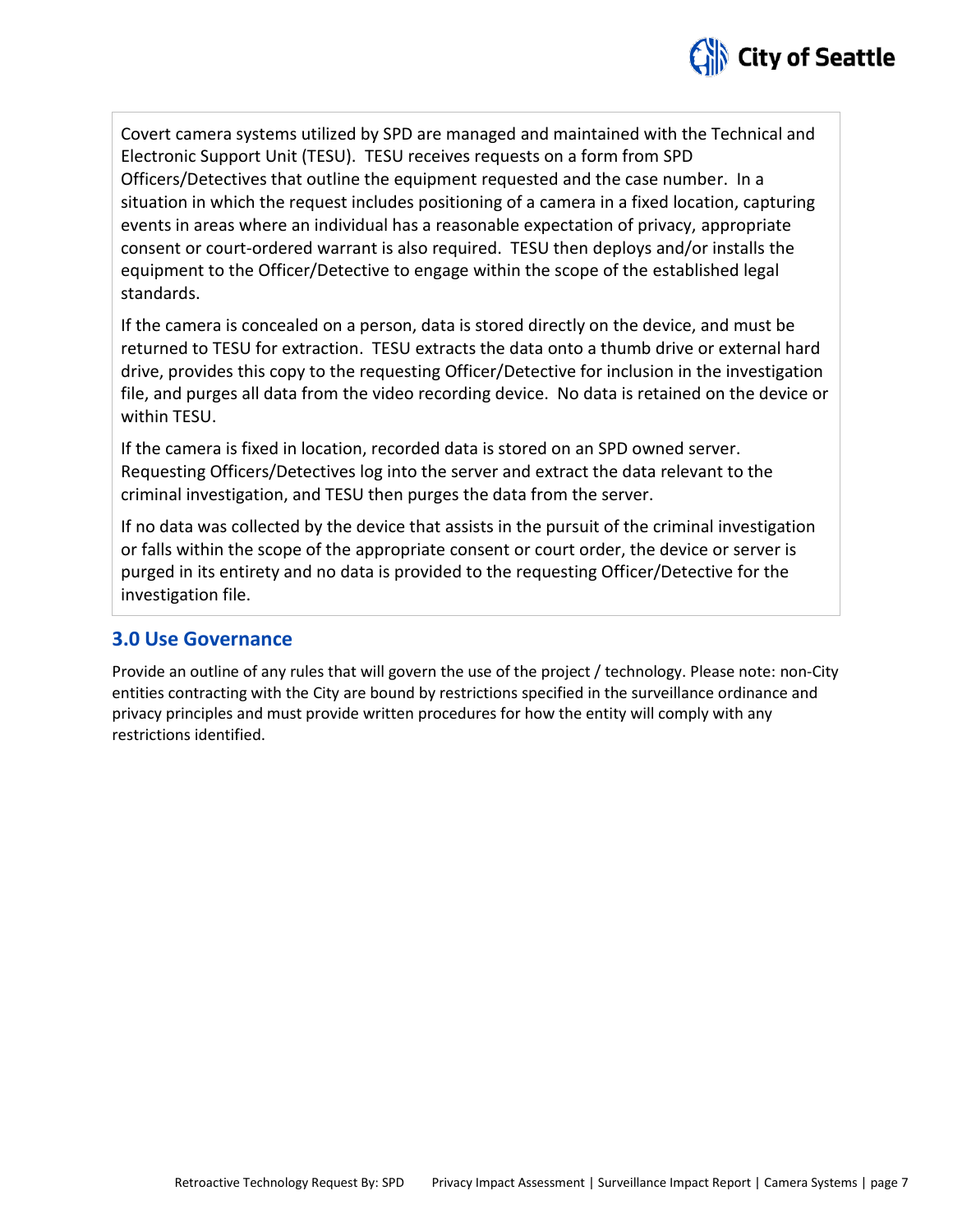

#### **3.1 Describe the processes that are required prior to each use, or access to the technology, such as a notification, or check-in, check-out of equipment.**

When reasonable suspicion of criminal activity exists, cameras may be placed to capture plain view events in areas where no reasonable expectation of privacy exists. When placed in areas where a reasonable expectation of privacy exists, use of the camera systems is pursuant to the Washington Privacy Act, [Chapt.9.73 RCW,](http://app.leg.wa.gov/rcw/default.aspx?cite=9.73) and are utilized only after obtaining appropriate consent and/or legal search warrant authority.

All covert cameras are managed and maintained by the Technical and Electronic Support Unit (TESU). When an Officer/Detective has obtained appropriate consent, a court order, or has established reasonable suspicion to utilize a covert camera in areas where no reasonable expectation of privacy exists, the Officer/Detective makes a verbal request to the TESU. TESU staff completes TESU's Request Form that requires a reason for the request, a case number associated with the investigation, and court order if necessary. Each request is screened by the TESU Supervisor.

Each deployment is logged, and all request forms (including court order) are maintained within TESU.

#### **3.2 List the legal standards or conditions, if any, that must be met before the project / technology is used.**

When reasonable suspicion of criminal activity exists, cameras may be placed to capture plain view events in areas where no reasonable expectation of privacy exists. When placed in areas where a reasonable expectation of privacy exists, use of the camera systems is pursuant to the Washington Privacy Act, [Chapt.9.73 RCW,](http://app.leg.wa.gov/rcw/default.aspx?cite=9.73) and are utilized only after obtaining appropriate consent and/or legal search warrant authority.

**3.3 Describe the policies and training required of all personnel operating the project / technology, and who has access to ensure compliance with use and management policies.**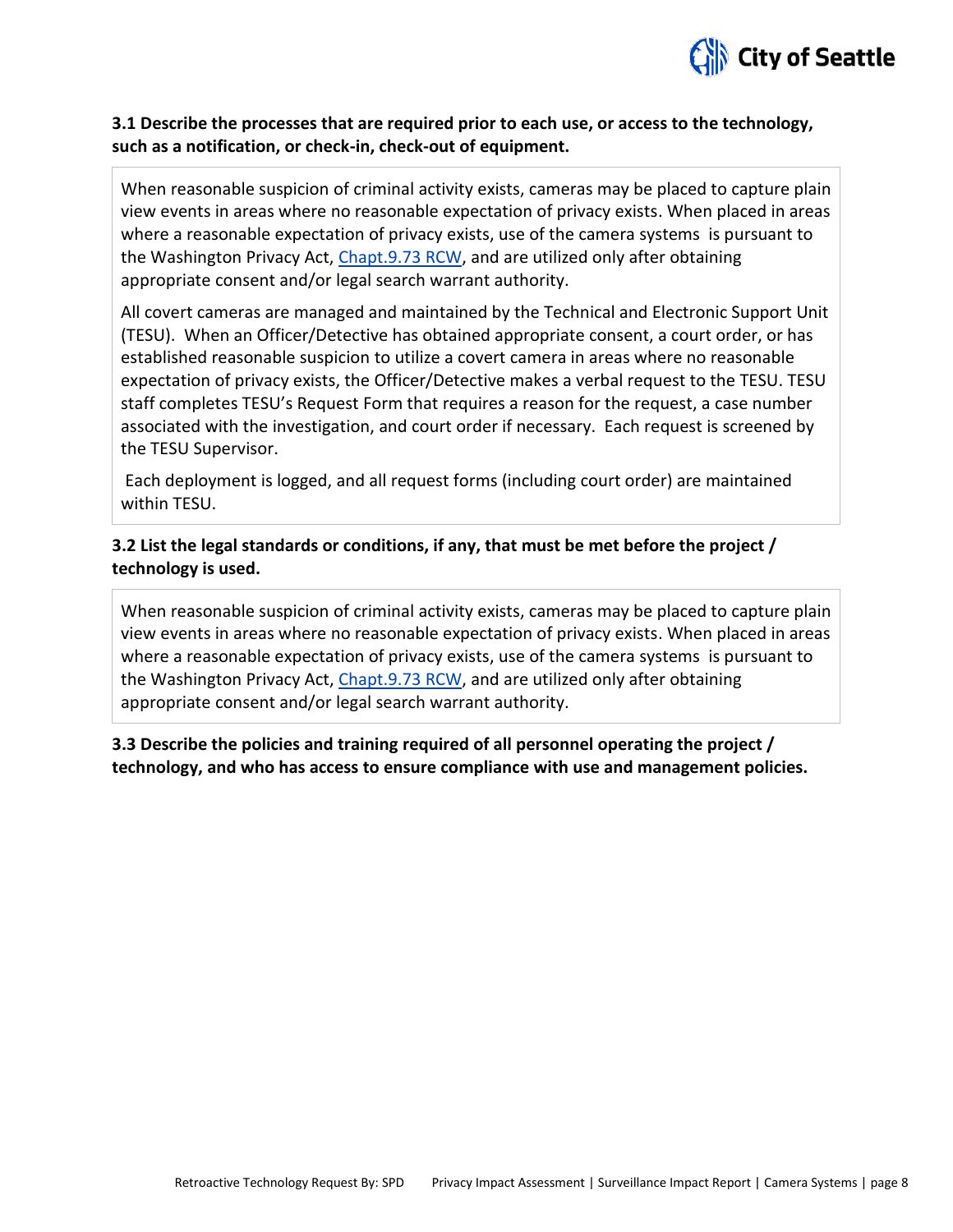# City of Seattle

Supervisors and commanding officers are responsible for ensuring compliance with policies.

Covert cameras may only be issued/deployed by TESU detectives. All TESU staff that deploy these cameras have received vendor training in their use.

All covert cameras are managed and maintained by the Technical and Electronic Support Unit (TESU). When an Officer/Detective has obtained appropriate consent, a court order, or has established reasonable suspicion to utilize a covert camera in areas where no reasonable expectation of privacy exists, the Officer/Detective makes a verbal request to the TESU. TESU staff completes TESU's Request Form that requires a reason for the request, a case number associated with the investigation, and court order if necessary. Each request is screened by the TESU Supervisor.

All SPD employees must adhere to laws, City policy, and Department Policy (SPD Policy 5.001), and any employees suspected of being in violation of laws or policy or other misconduct are subject to discipline, as outlined in SPD Policy 5.002.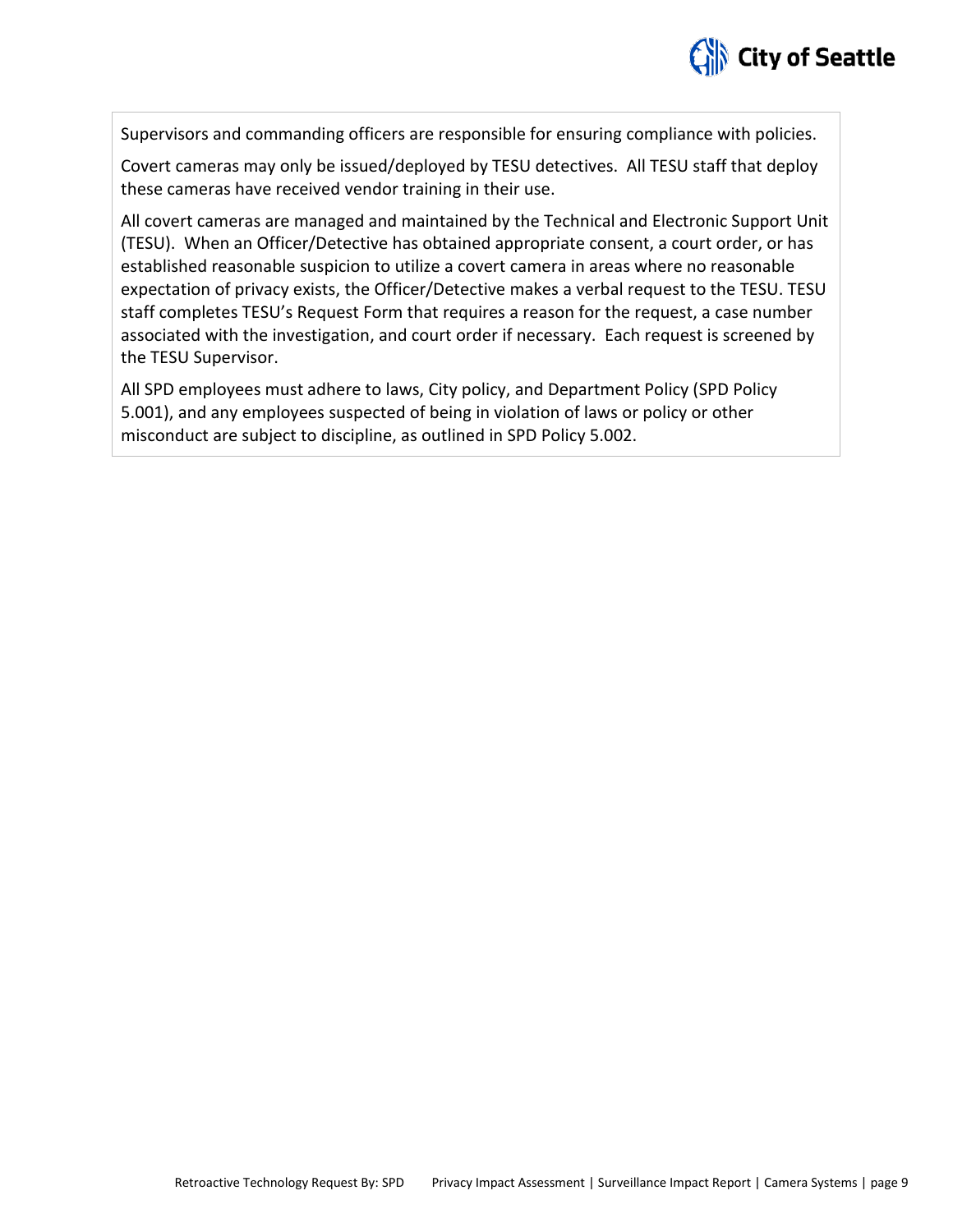

#### **4.0 Data Collection and Use**

**4.1 Provide details about what information is being collected from sources other than an individual, including other IT systems, systems of record, commercial data aggregators, publicly available data and/or other City departments.**

Until data is extracted from the covert cameras by TESU staff, the data is temporarily stored on the device. A TESU detective extracts the data onto an SPD disc and provides the disc to the requesting Officer/Detective for inclusion in the investigation file.

[SPD Policy 7.010](http://www.seattle.gov/police-manual/title-7---evidence-and-property/7010---submitting-evidence) governs the submission of evidence and requires that all collected evidence be documented in a General Offense Report. Evidence is submitted to the Evidence Unit and associated with a specific GO Number and investigation.

#### **4.2 What measures are in place to minimize inadvertent or improper collection of data?**

When reasonable suspicion of criminal activity exists, cameras may be placed to capture plain view events in areas where no reasonable expectation of privacy exists. When placed in areas where a reasonable expectation of privacy exists, use of the camera systems is pursuant to the Washington Privacy Act, [Chapt.9.73 RCW,](http://app.leg.wa.gov/rcw/default.aspx?cite=9.73) and are utilized only after obtaining appropriate consent and/or legal search warrant authority.

All deployments of these devices are documented by TESU and subject to audit by the Office of Inspector General and the federal monitor at any time.

As outlined in 2.5 above, if no data was collected by the device that assists in the pursuit of the criminal investigation or falls within the scope of the appropriate consent or court order, the device or server is purged in its entirety and no data is provided to the requesting Officer/Detective for the investigation file. Data collected from covert cameras is provided to the requesting Officer/Detective for the investigation and no data is retained by TESU.

#### **4.3 How and when will the project / technology be deployed or used? By whom? Who will determine when the project / technology is deployed and used?**

All covert cameras are managed and maintained by the Technical and Electronic Support Unit (TESU). When an Officer/Detective has obtained appropriate consent, a court order, or has established reasonable suspicion to utilize a covert camera in areas where no reasonable expectation of privacy exists, the Officer/Detective makes a verbal request to the TESU. TESU staff completes TESU's Request Form that requires a reason for the request, a case number associated with the investigation, and court order if necessary. Each request is screened by the TESU Supervisor.

TESU detectives then assign the device to the requesting Officer/Detective.

Each deployment is logged, and all request forms (including appropriate consent and/or court order warrant if necessary) are maintained within TESU.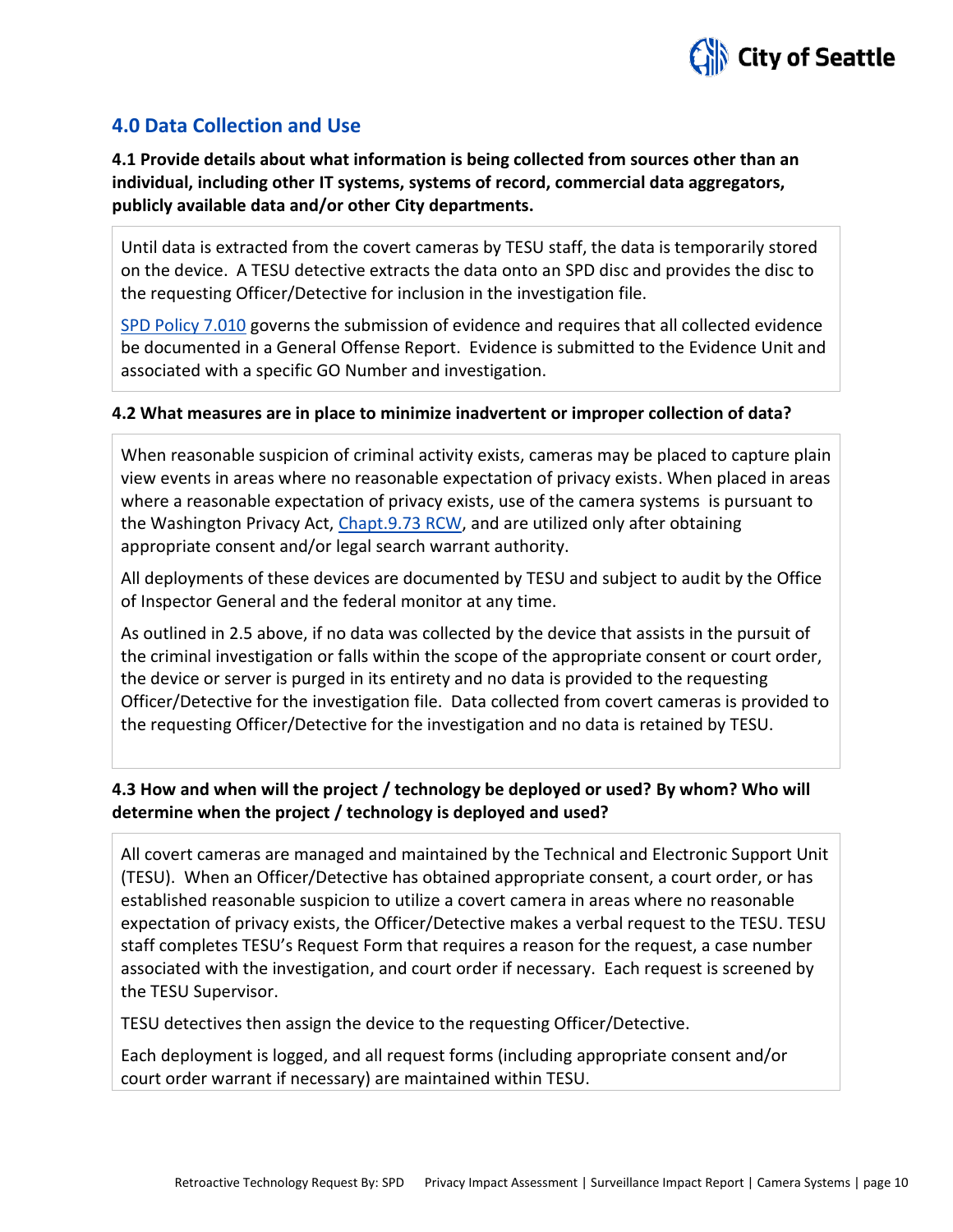

#### **4.4 How often will the technology be in operation?**

Covert cameras are generally used to meet the needs of a criminal investigation, and the scope is limited to the stipulations of the reasonable suspicion when cameras are utilized in areas where there is no reasonable expectation of privacy or within the bounds of the courtordered warrants providing authorization of use.

#### **4.5 What is the permanence of the installation? Is it installed permanently, or temporarily?**

When covert cameras are in use, they are installed temporarily within the scope of the reasonable suspicion when cameras are utilized in areas where there is no reasonable expectation of privacy or within the bounds of the court-ordered warrants providing authorization of use.

**4.6 Is a physical object collecting data or images visible to the public? What are the markings to indicate that it is in use? What signage is used to determine department ownership and contact information?**

These cameras are specifically designed to be covert. There is no signage or markings to indicate that they are in use. No signage is used to determine department ownership.

#### **4.7 How will data that is collected be accessed and by whom?**

Only authorized SPD users can access the covert cameras or the data while it resides in the devices. Access to the systems/technology is limited to TESU personnel via passwordprotected login credentials.

Data removed from the system/technology and entered into investigative files is securely input and used on SPD's password-protected network with access limited to authorized detectives and identified supervisory personnel.

All SPD employees are backgrounded and access is controlled by SPD Manual Title 12 provisions governing Department Information Systems including [SPD Policy 12.040](http://www.seattle.gov/police-manual/title-12---department-information-systems/12040---department-owned-computers-devices-and-software) - Department-Owned Computers, Devices & Software[, SPD Policy 12.050](http://www.seattle.gov/police-manual/title-12---department-information-systems/12050---criminal-justice-information-systems) - Criminal Justice Information Systems, [SPD Policy 12.080](http://www.seattle.gov/police-manual/title-12---department-information-systems/12080---department-records-access-inspection-and-dissemination) – Department Records Access, Inspection & Dissemination, [SPD Policy 12.110](http://www.seattle.gov/police-manual/title-12---department-information-systems/12110---use-of-department-e-mail-and-internet-systems) – Use of Department E-mail & Internet Systems, and SPD [Policy 12.111](http://www.seattle.gov/police-manual/title-12---department-information-systems/12111---use-of-cloud-storage-services) – Use of Cloud Storage Services.

#### **4.8 If operated or used by another entity on behalf of the City, provide details about access, and applicable protocols.**

SPD's covert cameras are not operated or used by other agencies.

#### **4.9 What are acceptable reasons for access to the equipment and/or data collected?**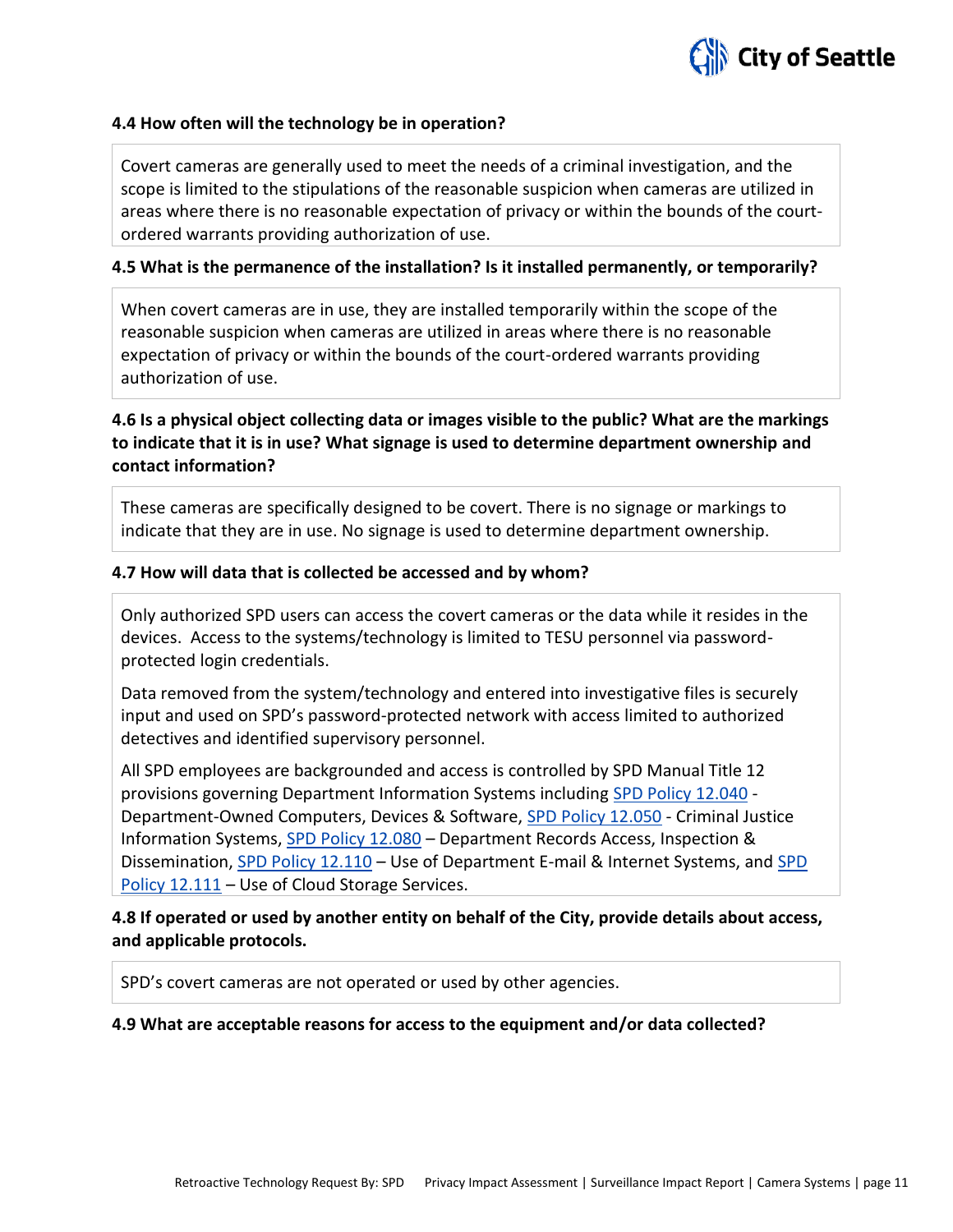

When reasonable suspicion of criminal activity exists, cameras may be placed to capture plain view events in areas where no reasonable expectation of privacy exists. When placed in areas where a reasonable expectation of privacy exists, use of the camera systems is pursuant to the Washington Privacy Act, [Chapt.9.73 RCW,](http://app.leg.wa.gov/rcw/default.aspx?cite=9.73) and are utilized only after obtaining appropriate consent and/or legal search warrant authority.

After TESU has extracted data and provided it to the requesting Officer/Detective, the data is included in the investigation file and treated as evidence.

#### **4.10 What safeguards are in place, for protecting data from unauthorized access (encryption, access control mechanisms, etc.) And to provide an audit trail (viewer logging, modification logging, etc.)?**

Covert cameras store data directly on the device or on the TESU secured server when installed in a fixed location. Access to the equipment and data stored on the device is accessible only to TESU staff. TESU staff extract the data, document the extraction, provide the data to the requesting Officer/Detective, and retain no copies of the data.

TESU maintains logs of requests (including copies of request forms and/or warrants) and extractions that are available for audit. SPD's Audit, Policy and Research Section (APRS) can conduct an audit of the any system at any time. The Office of Inspector General and the federal monitor can also access all data and audit for compliance at any time.

#### **5.0 Data Storage, Retention and Deletion**

#### **5.1 How will data be securely stored?**

Until data is extracted from the cameras by TESU staff, the data is temporarily stored on the device. Data is also stored on the TESU secured server when installed in a fixed location. A TESU detective extracts the data onto an SPD disc and provides the disc to the requesting Officer/Detective for inclusion in the investigation file. The device is then purged, and no data is retained by TESU.

#### **5.2 How will the owner allow for departmental and other entities, to audit for compliance with legal deletion requirements?**

Per the Washington Secretary of State's Law Enforcement Records Retention Schedule, investigational conversation recordings are retained "for 1 year after transcribed verbatim and verified OR until disposition of pertinent case file, whichever is sooner, then Destroy" (LE06-01-04 Rev. 1).

TESU maintains a log of deployments that are available to any auditor, including the Officer of Inspector General and federal monitor.

#### **5.3 What measures will be used to destroy improperly collected data?**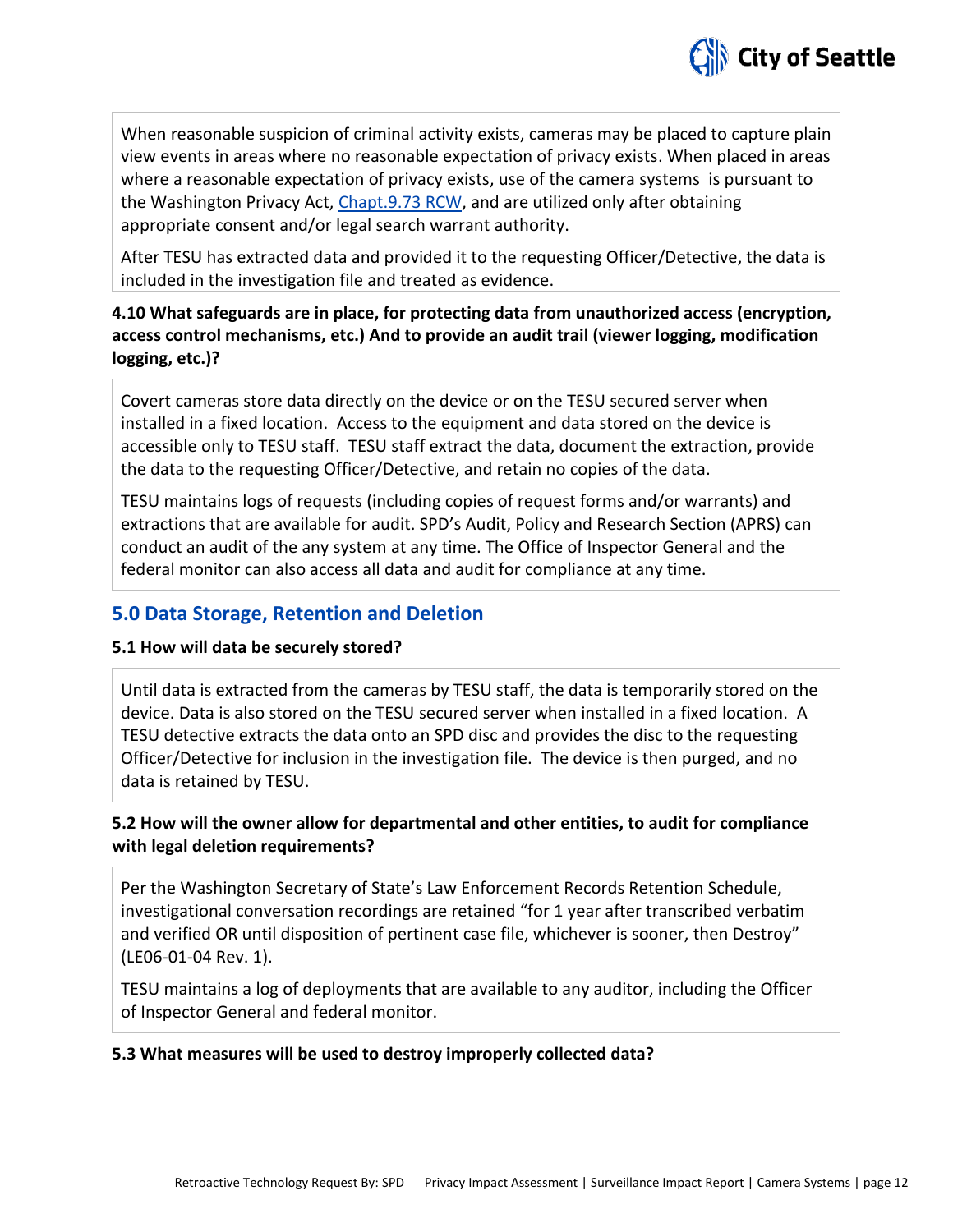

Any data that is collected outside the established scope is purged by the investigating detective.

All data collected within the scope of the appropriate authorization is provided to the requesting Officer/Detective and the device is purged. No data is retained by TESU.

[SPD Policy 7.010](http://www.seattle.gov/police-manual/title-7---evidence-and-property/7010---submitting-evidence) governs the submission of evidence and requires that all collected evidence be documented in a General Offense Report. Evidence is submitted to the Evidence Unit and associated with a specific GO Number and investigation.

All information must be gathered and recorded in a manner that is consistent with [SPD Policy](http://www.seattle.gov/police-manual/title-6---arrests-search-and-seizure/6060---collection-of-information-for-law-enforcement-purposes)  [6.060](http://www.seattle.gov/police-manual/title-6---arrests-search-and-seizure/6060---collection-of-information-for-law-enforcement-purposes), such that it does not reasonably infringe upon "individual rights, liberties, and freedoms secured by the Constitution of the United States and of the State of Washington, including, among others, the freedom of speech, press, association and assembly; liberty of conscience; the exercise of religion; and the right to petition government for redress of grievances; or violate an individual's right to privacy."

All SPD employees must adhere to laws, City policy, and Department Policy [\(SPD Policy](http://www.seattle.gov/police-manual/title-5---employee-conduct/5001---standards-and-duties)  [5.001\)](http://www.seattle.gov/police-manual/title-5---employee-conduct/5001---standards-and-duties), and any employees suspected of being in violation of laws or policy or other misconduct are subject to discipline, as outlined in [SPD Policy 5.002.](http://www.seattle.gov/police-manual/title-5---employee-conduct/5002---responsibilities-of-employees-concerning-alleged-policy-violations)

#### **5.4 Which specific departmental unit or individual is responsible for ensuring compliance with data retention requirements?**

Unit supervisors are responsible for ensuring compliance with data retention requirements within SPD.

SPD's Investigative Support Unit reviews the log of requests and ensures compliance with all regulations and requirements.

Audit, Policy & Research Section personnel can also conduct audits of all data collection software and systems. Additionally, any appropriate auditor, including the Office of Inspector General and the federal monitor can audit for compliance at any time.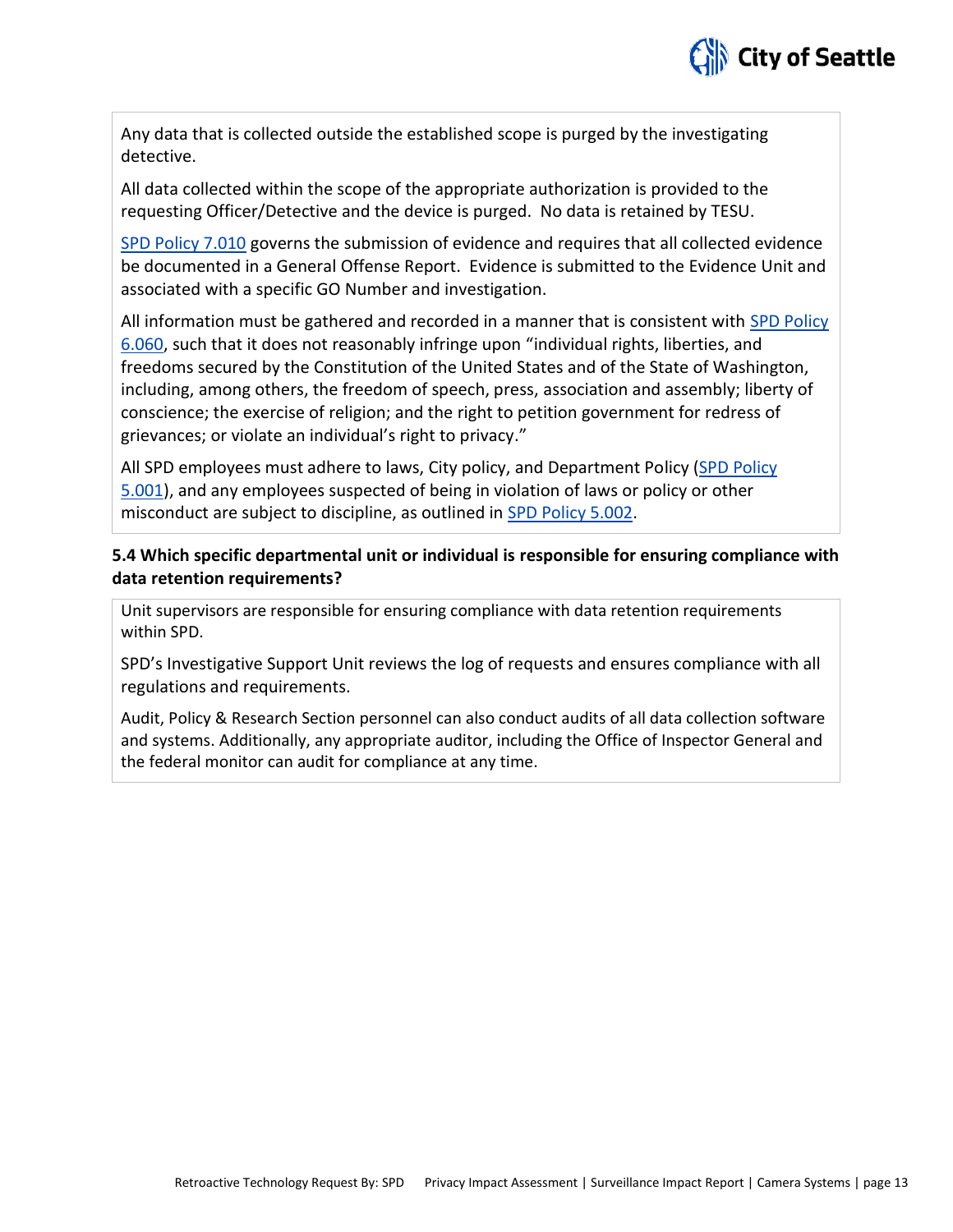

#### **6.0 Data Sharing and Accuracy**

#### **6.1 Which entity or entities inside and external to the City will be data sharing partners?**

SPD has no data sharing partners for covert video recording device. No person, outside of SPD, has direct access to the devices or the data while it resides in the device.

Data obtained from the technology may be shared outside SPD with the other agencies, entities, or individuals within legal guidelines or as required by law.

Data may be shared with outside entities in connection with criminal prosecutions:

- Seattle City Attorney's Office
- King County Prosecuting Attorney's Office
- King County Department of Public Defense
- Private Defense Attorneys
- Seattle Municipal Court
- King County Superior Court
- Similar entities where prosecution is in Federal or other State jurisdictions

Data may be made available to requesters pursuant to the Washington Public Records Act, [Chapter 42.56 RCW](http://apps.leg.wa.gov/RCW/default.aspx?cite=42.56) ("PRA"). SPD will apply applicable exemptions to the data before disclosing to a requester. Individuals have the right to inspect criminal history record information maintained by the department [\(RCW 10.97.030,](http://app.leg.wa.gov/rcw/default.aspx?cite=10.97.030) [SPD Policy 12.050\)](http://www.seattle.gov/police-manual/title-12---department-information-systems/12050---criminal-justice-information-systems). Individuals can access their own information by submitting a public disclosure request.

Pe[r SPD Policy 12.080,](http://www.seattle.gov/police-manual/title-12---department-information-systems/12080---department-records-access-inspection-and-dissemination) the Crime Records Unit is responsible for receiving, recording, and responding to requests "for General Offense Reports from other City departments and from other law enforcement agencies, as well as from insurance companies."

Discrete pieces of data collected by covert cameras may be shared with other law enforcement agencies in wanted bulletins, and in connection with law enforcement investigations jointly conducted with those agencies, or in response to requests from law enforcement agencies investigating criminal activity as governed by **SPD Policy 12.050** and [12.110.](http://www.seattle.gov/police-manual/title-12---department-information-systems/12110---use-of-department-e-mail-and-internet-systems) All requests for data from Federal Immigration and Customs Enforcement (ICE) authorities are referred to the Mayor's Office Legal Counsel in accordance with the Mayoral Directive, dated February 6, 2018.

SPD shares data with authorized researchers pursuant to properly execute research and confidentiality agreements as provide by [SPD Policy 12.055.](http://www.seattle.gov/police-manual/title-12---department-information-systems/12055---criminal-justice-research) This sharing may include discrete pieces of data related to specific investigative files collected by the devices.

#### **6.2 Why is data sharing necessary?**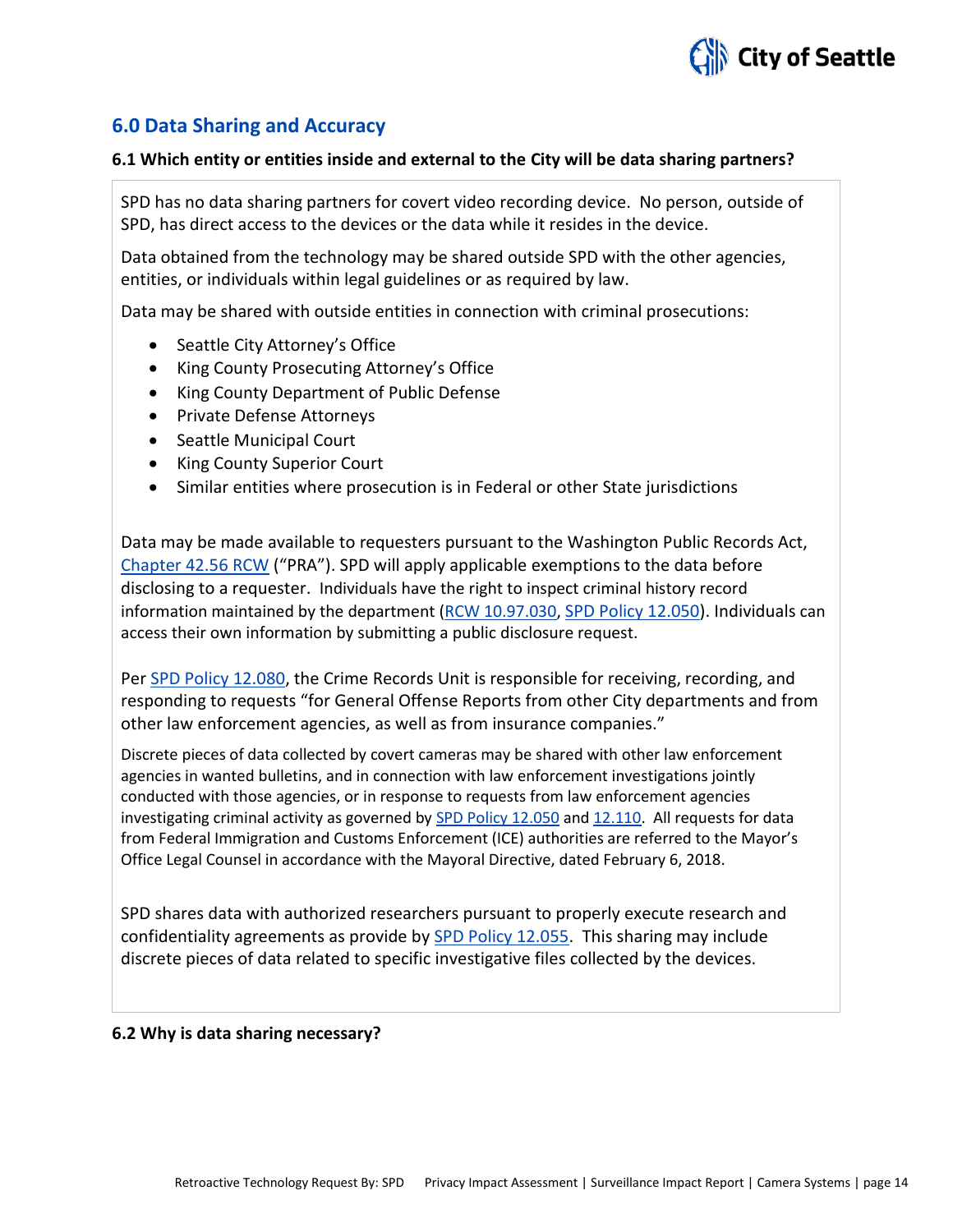

Data sharing is necessary for SPD to fulfill its mission of contributing to crime reduction by assisting in collecting evidence related to serious and/or violent criminal activity as part of investigation, and to comply with legal requirements.

#### **6.3 Are there any restrictions on non-City data use?**

Yes  $\boxtimes$  No  $\square$ 

#### **6.3.1 If you answered yes, provide a copy of the department's procedures and policies for ensuring compliance with these restrictions.**

Law enforcement agencies receiving criminal history information are subject to the requirements of [28 CFR Part 20,](https://www.ecfr.gov/cgi-bin/text-idx?tpl=/ecfrbrowse/Title28/28cfr20_main_02.tpl) regulating criminal justice information systems In addition, Washington State law enforcement agencies are subject to the provisions of [WAC 446-20-260](http://apps.leg.wa.gov/wac/default.aspx?cite=446-20-260) (auditing and dissemination of criminal history record information systems), and [RCW Chapter 10.97](http://app.leg.wa.gov/rcw/default.aspx?cite=10.97) (Washington State Criminal Records Privacy Act).

Once disclosed in response to PRA request, there are no restrictions on non-City data use; however, applicable exemptions will be applied prior to disclosure to any requestor who is not authorized to receive exempt content.

#### **6.4 How does the project/technology review and approve information sharing agreements, memorandums of understanding, new uses of the information, new access to the system by organizations within City of Seattle and outside agencies?**

Research agreements must meet the standards reflected in [SPD Policy 12.055.](http://www.seattle.gov/police-manual/title-12---department-information-systems/12055---criminal-justice-research) Law enforcement agencies receiving criminal history information are subject to the requirements of [28 CFR Part 20.](https://www.ecfr.gov/cgi-bin/text-idx?tpl=/ecfrbrowse/Title28/28cfr20_main_02.tpl) In addition, Washington State law enforcement agencies are subject to the provisions of [WAC 446-20-260,](http://apps.leg.wa.gov/wac/default.aspx?cite=446-20-260) and [RCW Chapter 10.97.](http://app.leg.wa.gov/rcw/default.aspx?cite=10.97)

Following Council approval of the SIR, SPD must seek Council approval for any material change to the purpose or manner in which the covert cameras may be used.

#### **6.5 Explain how the project/technology checks the accuracy of the information collected. If accuracy is not checked, please explain why.**

Covert cameras capture images as they are happening in the moment. The devices do not check for accuracy, as they are simply capturing a live exchange of images. They are not interpreting or otherwise, analyzing any data they collect.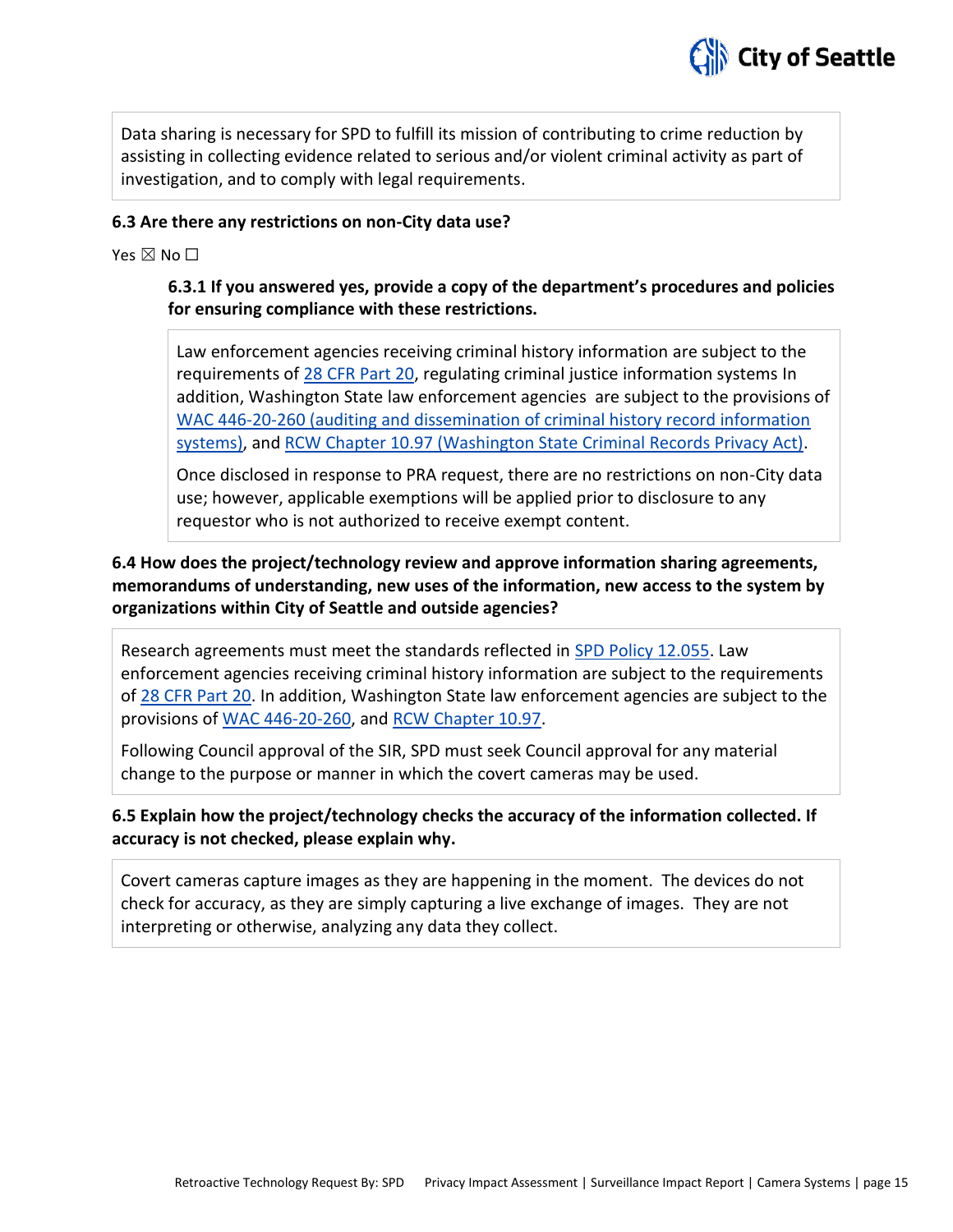

#### **6.6 Describe any procedures that allow individuals to access their information and correct inaccurate or erroneous information.**

Individuals may request records pursuant to the PRA, and individuals have the right to inspect criminal history record information maintained by the department [\(RCW 10.97.030,](http://app.leg.wa.gov/rcw/default.aspx?cite=10.97.030) [SPD Policy](http://www.seattle.gov/police-manual/title-12---department-information-systems/12050---criminal-justice-information-systems)  [12.050\)](http://www.seattle.gov/police-manual/title-12---department-information-systems/12050---criminal-justice-information-systems). Individuals can access their own information by submitting a public disclosure request.

#### **7.0 Legal Obligations, Risks and Compliance**

**7.1 What specific legal authorities and/or agreements permit and define the collection of information by the project/technology?**

SPD's use of covert cameras is governed at the state level by the [Washington Privacy Act.](http://app.leg.wa.gov/rcw/default.aspx?cite=9.73) When reasonable suspicion of criminal activity exists, cameras may be placed to capture plain view events in areas where no reasonable expectation of privacy exists. When placed in areas where a reasonable expectation of privacy exists, use of the camera systems is pursuant to the Washington Privacy Act, [Chapt.9.73 RCW,](http://app.leg.wa.gov/rcw/default.aspx?cite=9.73) and are utilized only after obtaining appropriate consent and/or legal search warrant authority.

#### **7.2 Describe what privacy training is provided to users either generally or specifically relevant to the project/technology.**

[SPD Policy 12.050](http://www.seattle.gov/police-manual/title-12---department-information-systems/12050---criminal-justice-information-systems) mandates that all employees, including TESU personnel, receive Security Awareness Training (Level 2), and all employees also receive City Privacy Training.

**7.3 Given the specific data elements collected, describe the privacy risks identified and for each risk, explain how it was mitigated. Specific risks may be inherent in the sources or methods of collection, or the quality or quantity of information included.**

Privacy risks revolve around improper collection of images and video of members of the general public. As it relates to covert recording, SPD mitigates this risk by deploying them consistent to the stipulations outlined in the Washington Privacy Act, [Chapt. 9.73 RCW](http://app.leg.wa.gov/rcw/default.aspx?cite=9.73) or with reasonable suspicion of criminal activity in areas where no reasonable expectation of privacy exists.

[SMC 14.12](http://clerk.ci.seattle.wa.us/~public/toc/14-12.htm) an[d SPD Policy 6.060](http://www.seattle.gov/police-manual/title-6---arrests-search-and-seizure/6060---collection-of-information-for-law-enforcement-purposes) direct all SPD personnel to "any documentation of information concerning a person's sexual preferences or practices, or their political or religious activities must be for a relevant reason and serve a legitimate law enforcement purpose."

Additionally, [SPD Policy 5.140](http://www.seattle.gov/police-manual/title-5---employee-conduct/5140---bias-free-policing) forbids bias-based policing and outlines processes for reporting and documenting any suspected bias-based behavior, as well as accountability measures.

Finally, see 5.3 for a detailed discussion about procedures related to noncompliance. .

**7.4 Is there any aspect of the project/technology that might cause concern by giving the appearance to the public of privacy intrusion or misuse of personal information?**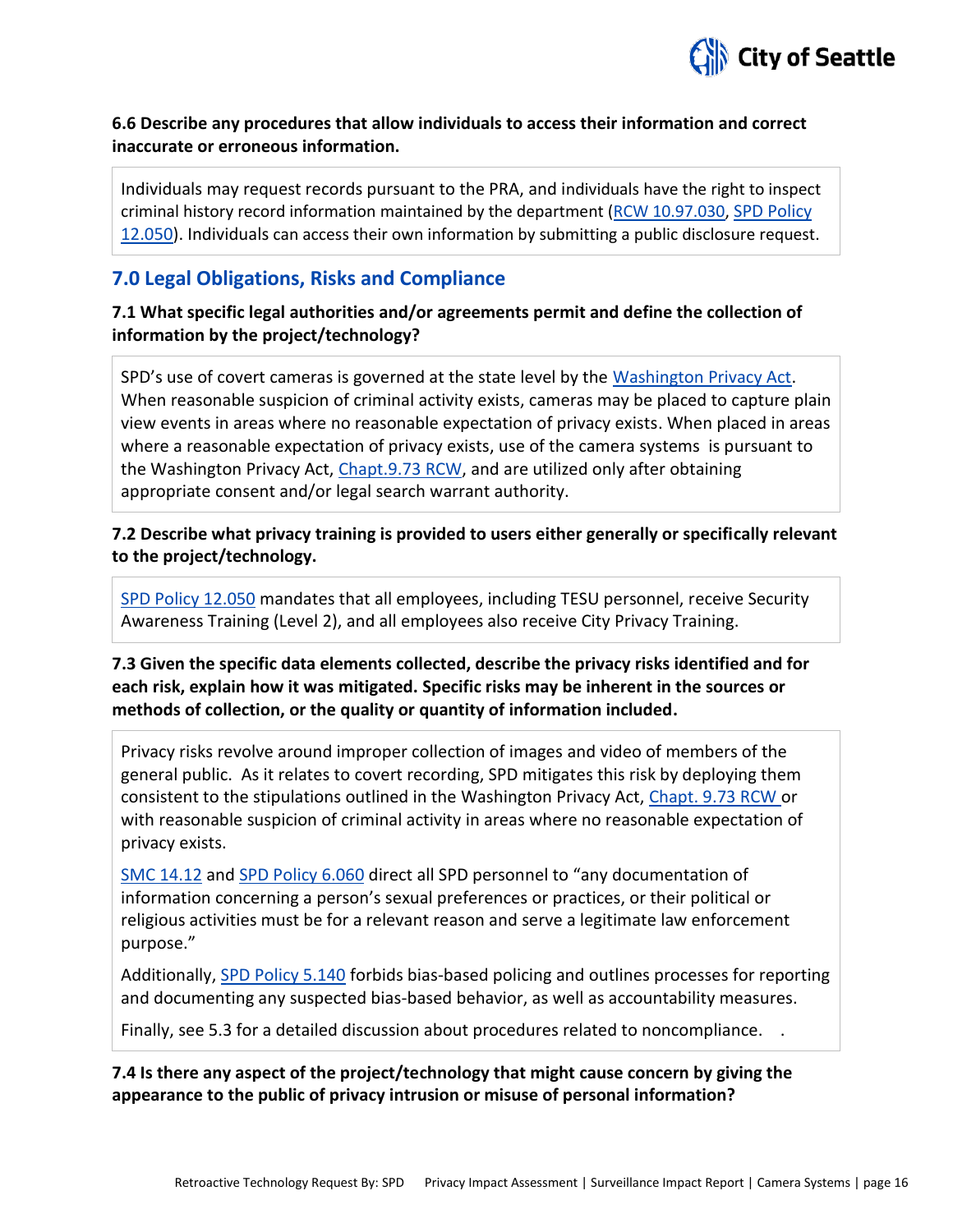

Inherent in video obtained through covert cameras is the risk that private information may be obtained about members of the public without their knowledge. This risk and those privacy risks outlined in 7.3 above are mitigated by legal requirements and auditing processes that allow for any auditor, including the Office of Inspector General and the federal monitor, to inspect use and deployment of covert cameras. The potential of privacy risk is mitigated by the requirement of consent and/or court ordered warrant before the technology is utilized.

#### **8.0 Monitoring and Enforcement**

#### **8.1 Describe how the project/technology maintains a record of any disclosures outside of the department.**

TESU itself does not disclose information collected by the covert cameras. This information is provided to the requesting Officer/Detective to be included in the requisite investigation file. TESU then purges all data collected. TESU maintains a log of all requests, deployments, and access.

Per SPD Policy 12.080, the Crime Records Unit is responsible to receive and record all requests "for General Offense Reports from other City departments and from other law enforcement agencies, as well as from insurance companies."

Any requests for public disclosure are logged by SPD's Public Disclosure Unit. Any action taken, and data released subsequently, is then tracked through the request log. Responses to Public Disclosure Requests, including responsive records provided to a requestor, are retained by SPD for two years after the request is completed.

#### **8.2 What auditing measures are in place to safeguard the information, and policies that pertain to them, as well as who has access to the audit data? Explain whether the project/technology conducts self-audits, third party audits or reviews.**

Requests to utilize covert cameras, as well as logs of deployments, are kept within TESU and are subject to audit by the TESU Supervisor, Office of the Inspector General, and the federal monitor at any time.

Audit data is available to the public via Public Records Request.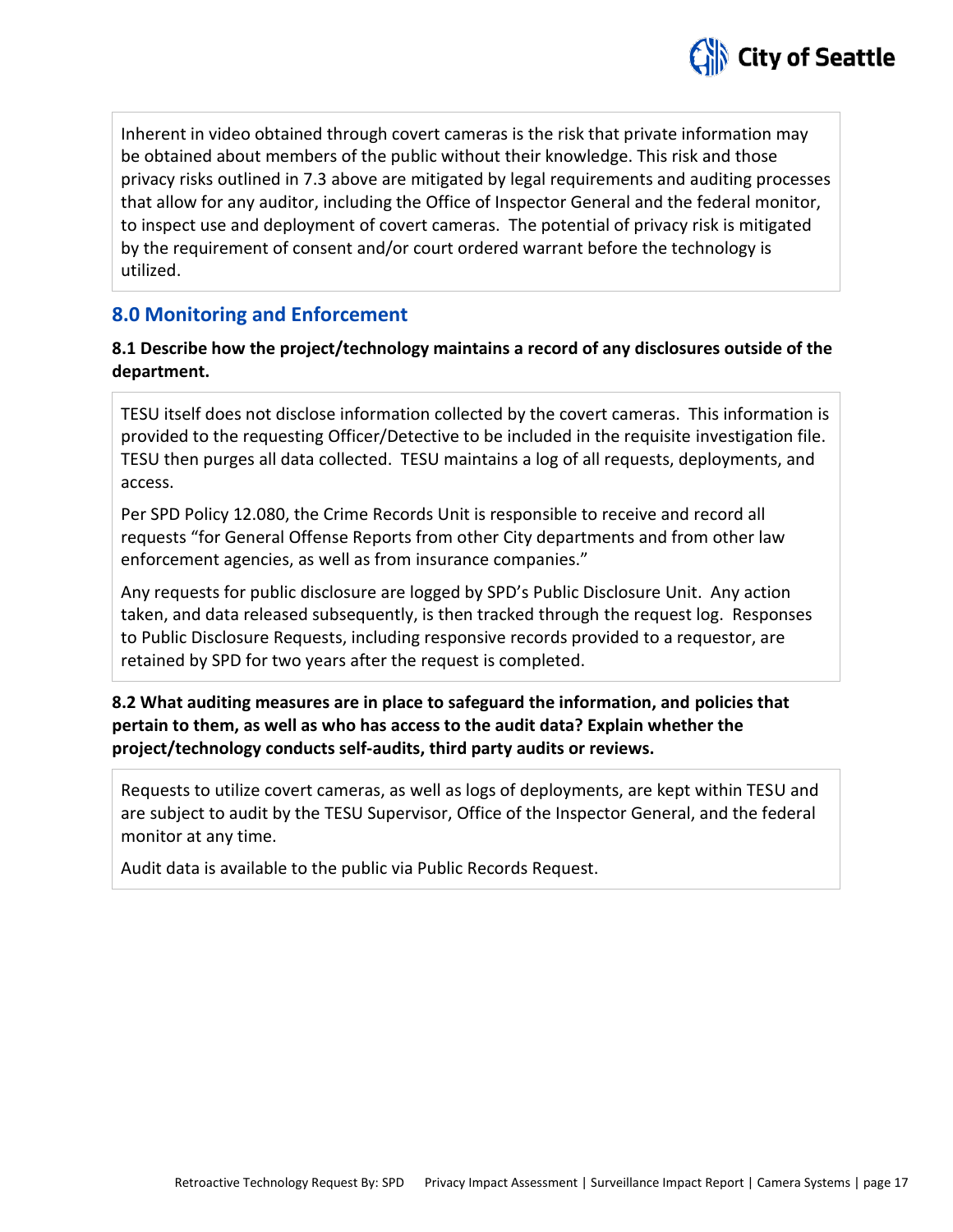

## **Financial Information**

#### **Purpose**

This section provides a description of the fiscal impact of the surveillance technology, as required by the surveillance ordinance.

#### **1.0 Fiscal Impact**

Provide a description of the fiscal impact of the project/technology by answering the questions below.

#### **1.1 Current or potential sources of funding: initial acquisition costs.**

Current  $\boxtimes$  potential  $\Box$ 

| Date of initial<br>acquisition | Date of go<br>live | Direct initial<br>acquisition<br>cost | Professional<br>services for<br>acquisition | Other<br>acquisition<br>costs | Initial<br>acquisition<br>funding       |
|--------------------------------|--------------------|---------------------------------------|---------------------------------------------|-------------------------------|-----------------------------------------|
|                                |                    |                                       |                                             |                               | source                                  |
| 08/2018                        |                    | \$5,302                               | $\overline{\phantom{0}}$                    |                               | Federal<br>Forfeiture<br><b>Dollars</b> |
| Notes:                         |                    |                                       |                                             |                               |                                         |

N/A

#### **1.2 Current or potential sources of funding: on-going operating costs, including maintenance, licensing, personnel, legal/compliance use auditing, data retention and security costs.**

| Current $\Box$ potential $\Box$        |                                                                              |                        |             |                          |
|----------------------------------------|------------------------------------------------------------------------------|------------------------|-------------|--------------------------|
| Annual<br>maintenance and<br>licensing | Legal/compliance,<br>audit, data<br>retention and<br>other security<br>costs | Department<br>overhead | IT overhead | Annual funding<br>source |
|                                        |                                                                              |                        |             |                          |

Notes:

N/A

#### **1.3 Cost savings potential through use of the technology**

Covert cameras provide invaluable evidence that could not be calculated in work hours.

#### **1.4 Current or potential sources of funding including subsidies or free products offered by vendors or governmental entities**

N/A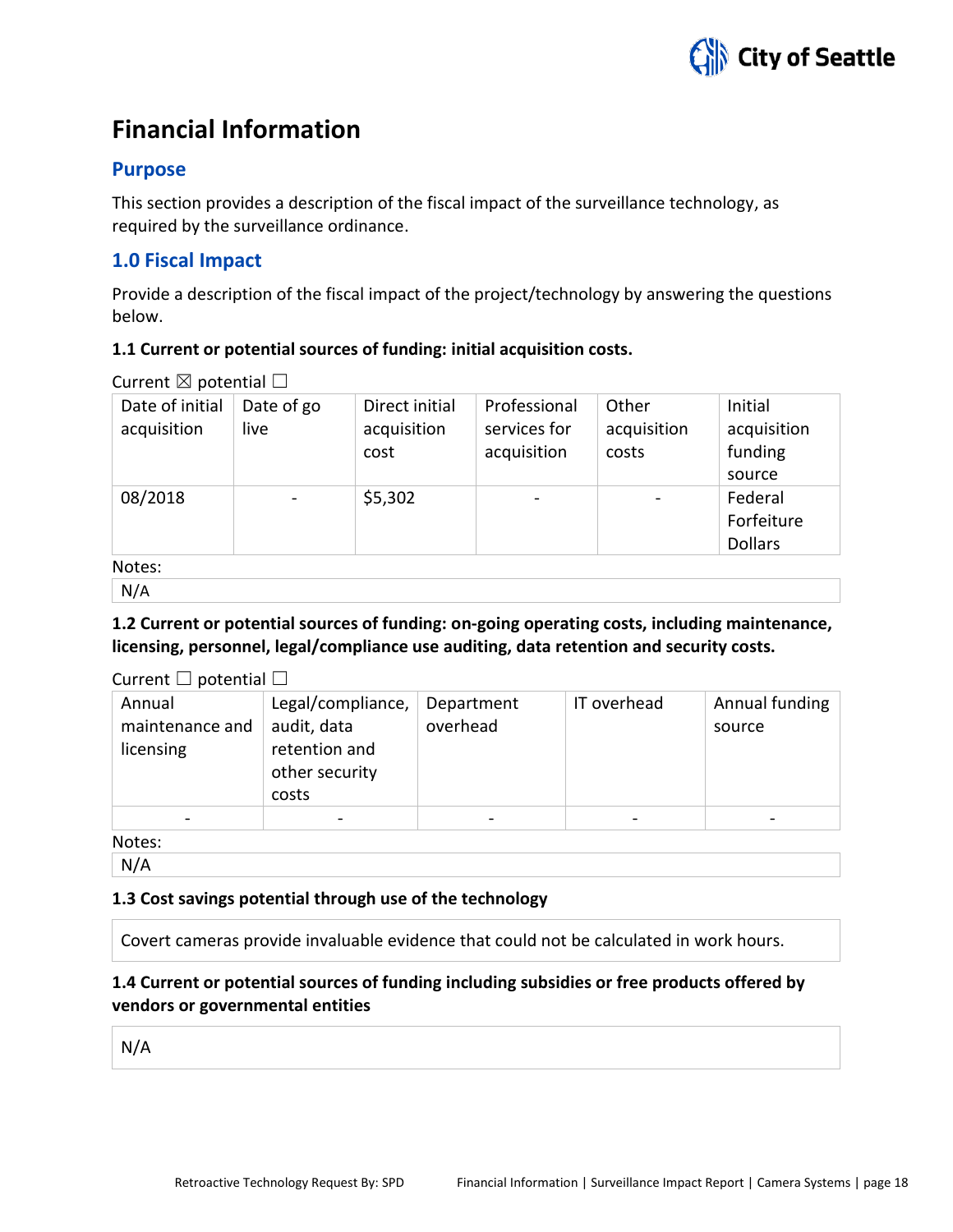

## **Expertise and References**

#### **Purpose**

The following information is provided to ensure that Council has a group of experts to reference while reviewing the completed surveillance impact report ("SIR"). Any individuals or agencies referenced must be made aware ahead of publication that their information has been included. All materials must be available for Council to access or review, without requiring additional purchase or contract.

#### **1.0 Other Government References**

Please list any other government bodies that have implemented this technology and can speak to the implementation of this technology.

| Agency, municipality, etc.                  | Primary contact                                       | Description of current use                                                                                                                                                                                                                                                                                                                                                                                                                                                                                            |
|---------------------------------------------|-------------------------------------------------------|-----------------------------------------------------------------------------------------------------------------------------------------------------------------------------------------------------------------------------------------------------------------------------------------------------------------------------------------------------------------------------------------------------------------------------------------------------------------------------------------------------------------------|
| United Nations Office on<br>Drugs and Crime | Karen Kramer, Senior Expert<br>karen.kramer@unodc.org | "The use by law enforcement<br>of electronic surveillance<br>should not be an<br>investigative tool of first<br>resort, instead its use should<br>be considered when other<br>less intrusive means have<br>proven ineffective or when<br>there is no reasonable<br>alternative to obtain crucial<br>information or evidence.<br>Even when electronic<br>surveillance is appropriate, it<br>will generally need to be<br>used in conjunction with<br>other investigation methods<br>in order to be most<br>effective." |

#### **2.0 Academics, Consultants, and Other Experts**

Please list any experts in the technology under consideration, or in the technical completion of the service or function the technology is responsible for.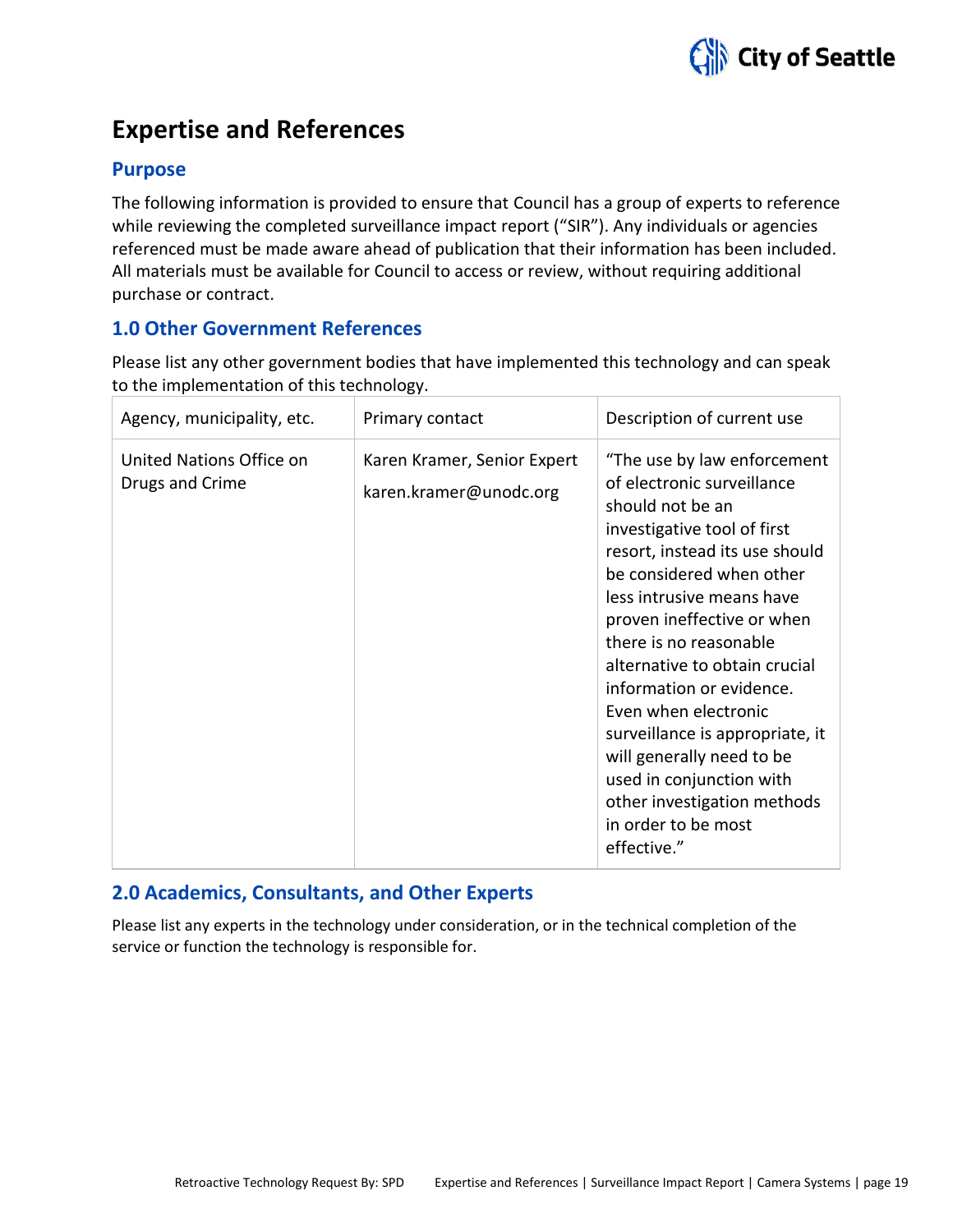

| Agency, municipality, etc. | Primary contact | Description of current use |
|----------------------------|-----------------|----------------------------|
| $\overline{\phantom{a}}$   | -               | $\overline{\phantom{0}}$   |

#### **3.0 White Papers or Other Documents**

Please list any authoritative publication, report or guide that is relevant to the use of this technology or this type of technology.

| Title                                                               | Publication                                                                    | Link                                                                                                                 |
|---------------------------------------------------------------------|--------------------------------------------------------------------------------|----------------------------------------------------------------------------------------------------------------------|
| Video<br>Evidence:<br>A Primer<br>for<br>Prosecutor<br>S            | Bureau of<br>Justice<br>Assistance<br>$- U.S.$<br>Departme<br>nt of<br>Justice | https://bja.ojp.gov/sites/g/files/xyckuh186/files/media/document<br>/final-video-evidence-primer-for-prosecutors.pdf |
| Current<br><b>Practices</b><br>in<br>Electronic<br>Surveillanc<br>e | United<br><b>Nations</b><br>Office on<br>Drugs and<br>Crime                    | https://www.unodc.org/documents/organized-crime/Law-<br>Enforcement/Electronic surveillance.pdf                      |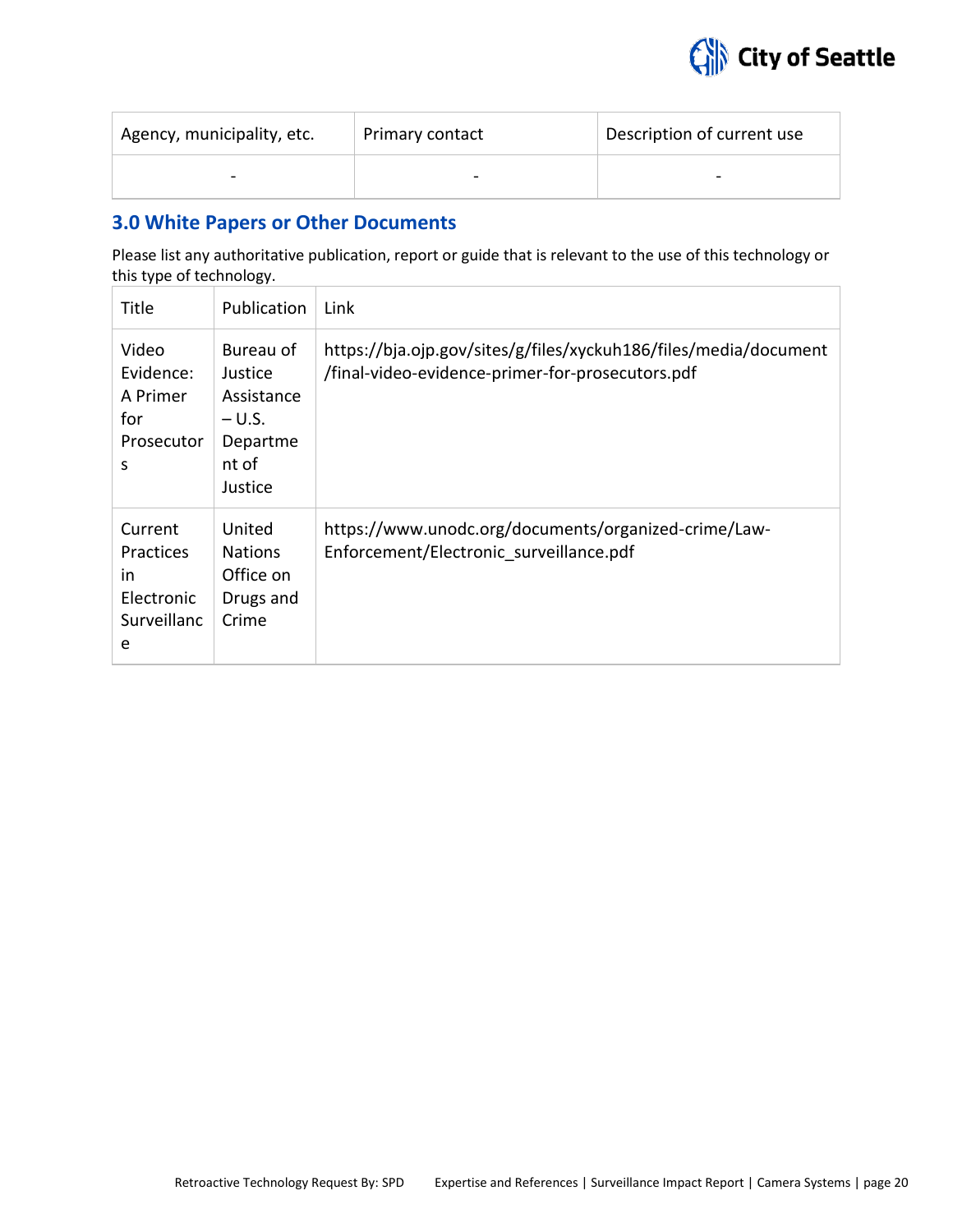

## **Racial Equity Toolkit ("RET") and engagement for public comment worksheet**

#### **Purpose**

Departments submitting a SIR are required to complete an adapted version of the Racial Equity Toolkit ("RET") in order to:

- Provide a framework for the mindful completion of the SIR in a way that is sensitive to the historic exclusion of vulnerable and historically underrepresented communities. Particularly, to inform the public engagement efforts departments will complete as part of the surveillance impact report.
- Highlight and mitigate any impacts on racial equity from the adoption and the use of the technology.
- Highlight and mitigate any disparate impacts on individuals or vulnerable communities.
- Fulfill the public engagement requirements of the surveillance impact report.

#### **Adaptation of the RET for Surveillance Impact Reports**

The RET was adapted for the specific use by the Seattle Information Technology Departments' ("Seattle IT") Privacy Team, the Office of Civil Rights ("OCR"), and Change Team members from Seattle IT, Seattle City Light, Seattle Fire Department, Seattle Police Department, and Seattle Department of Transportation.

#### **Racial Equity Toolkit Overview**

The vision of the Seattle Race and Social Justice Initiative ("RSJI") is to eliminate racial inequity in the community. To do this requires ending individual racism, institutional racism and structural racism. The RET lays out a process and a set of questions to guide the development, implementation and evaluation of policies, initiatives, programs, and budget issues to address the impacts on racial equity.

#### **1.0 Set Outcomes**

#### **1.1. Seattle City Council has defined the following inclusion criteria in the surveillance ordinance, and they serve as important touchstones for the risks departments are being asked to resolve and/or mitigate. Which of the following inclusion criteria apply to this technology?**

 $\Box$  The technology disparately impacts disadvantaged groups.

 $\Box$  There is a high likelihood that personally identifiable information will be shared with non-City entities that will use the data for a purpose other than providing the City with a contractually agreed-upon service.

 $\boxtimes$  The technology collects data that is personally identifiable even if obscured, de-identified, or anonymized after collection.

 $\boxtimes$  The technology raises reasonable concerns about impacts to civil liberty, freedom of speech or association, racial equity, or social justice.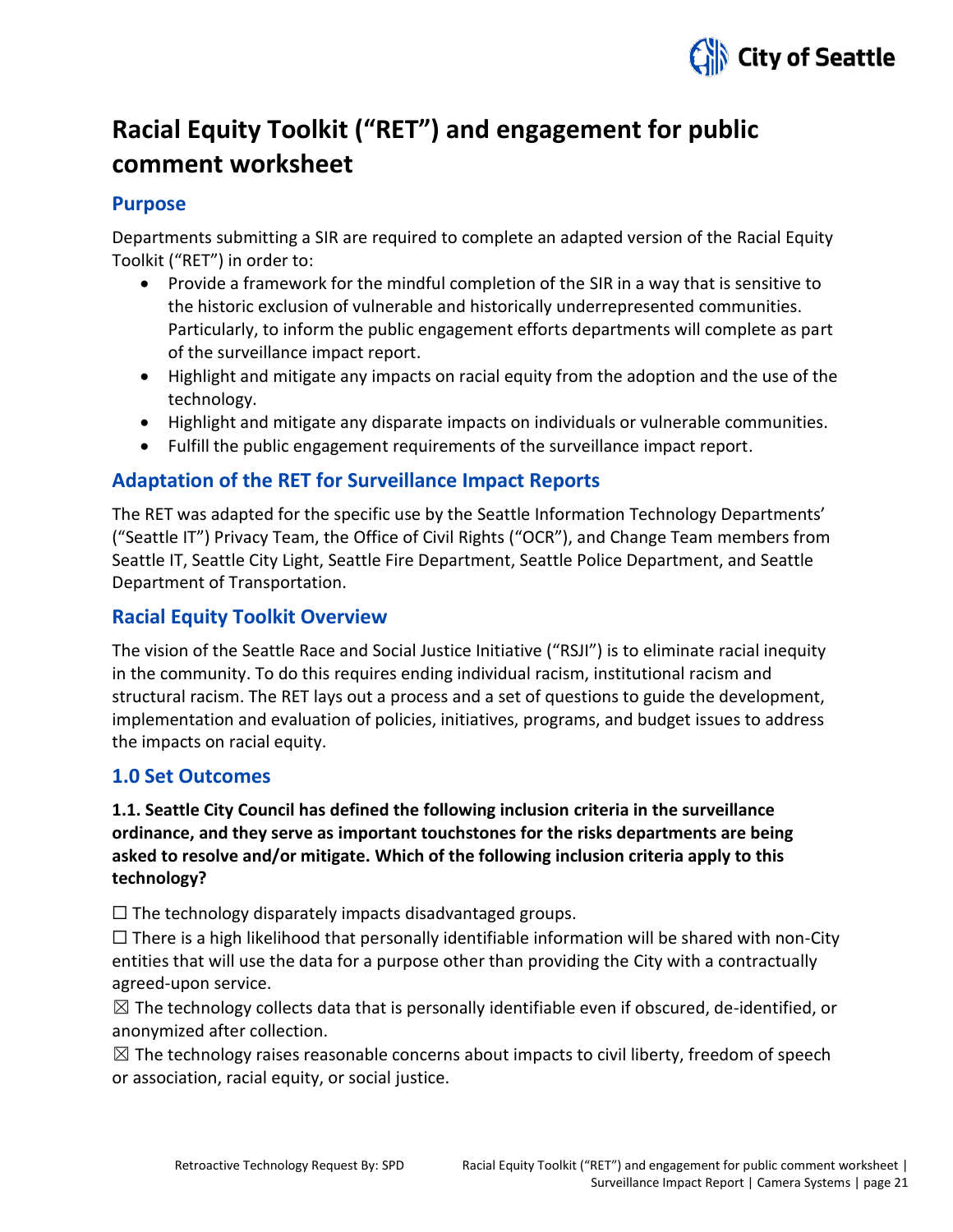

#### **1.2 What are the potential impacts on civil liberties through the implementation of this technology? How is the department mitigating these risks?**

Some personally identifiable information (PII) gathered during criminal investigations could be used to identify individuals who are associates of criminal suspects, such as their name, home address or contact information. Victims of criminal activity may also be identified during incident responses, whose identities should be protected in accordance with RCW 42.56.240 and RCW 70.02. SPD mitigates these risks by retaining as evidence only recordings within the framework established by the legal standards authorizing the use of the technology.

#### **1.3 What are the risks for racial or ethnicity-based bias through each use or deployment of this technology? How is the department mitigating these risks?**

Include a description of any issues that may arise such as algorithmic bias or the possibility for ethnic bias to emerge in people and/or system decision-making.

The mission of the Seattle Police Department is to prevent crime, enforce the law, and support quality public safety by delivering respectful, professional, and dependable police services. To mitigate the risks for racial or ethnicity-based bias in the use of covert cameras, these devices are utilized only in areas where no reasonable expectation of privacy exists with reasonable suspicion of criminal activity or are placed in areas where a reasonable expectation of privacy exists only after obtaining appropriate consent and/or legal search warrant authority and pursuant to the Washington Privacy Act, [Chapt.9.73 RCW.](http://app.leg.wa.gov/rcw/default.aspx?cite=9.73)

Further, SPD Policy 5.140 forbids bias-based policing and outlines processes for reporting and documenting any suspected bias-based behavior, as well as accountability measures.

#### **1.4 Where in the City is the technology used or deployed?**

|  |  |  | $\boxtimes$ all Seattle neighborhoods |
|--|--|--|---------------------------------------|
|--|--|--|---------------------------------------|

| <b>Ballard</b>                | $\Box$ Northwest                     |
|-------------------------------|--------------------------------------|
| Belltown                      | $\Box$ Madison Park / Madison Valley |
| Beacon Hill                   | $\Box$ Magnolia                      |
| $\Box$ Capitol Hill           | Rainier Beach                        |
| $\Box$ Central District       | $\Box$ Ravenna / Laurelhurst         |
| $\Box$ Columbia City          | $\Box$ South Lake Union / Eastlake   |
| $\Box$ Delridge               | $\Box$ Southeast                     |
| $\Box$ First Hill             | $\Box$ Southwest                     |
| Georgetown                    | $\Box$ South Park                    |
| $\Box$ Greenwood / Phinney    | $\Box$ Wallingford / Fremont         |
| <b>International District</b> | <b>West Seattle</b>                  |
| Interbay                      | $\Box$ King county (outside Seattle) |
| $\Box$ North                  | $\Box$ Outside King County.          |
| Northeast                     |                                      |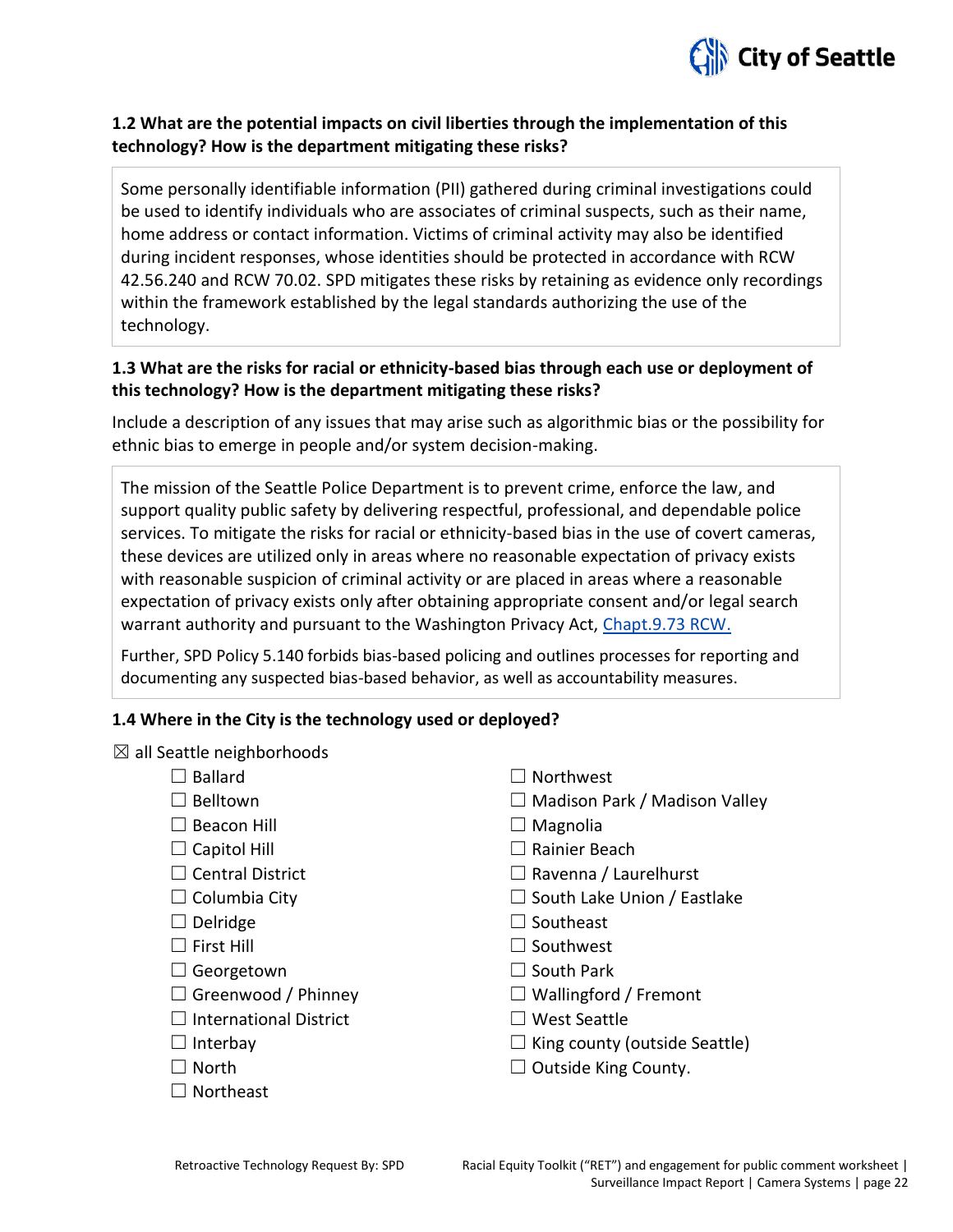

If possible, please include any maps or visualizations of historical deployments / use.

If possible, please include any maps or visualizations of historical deployments / use here.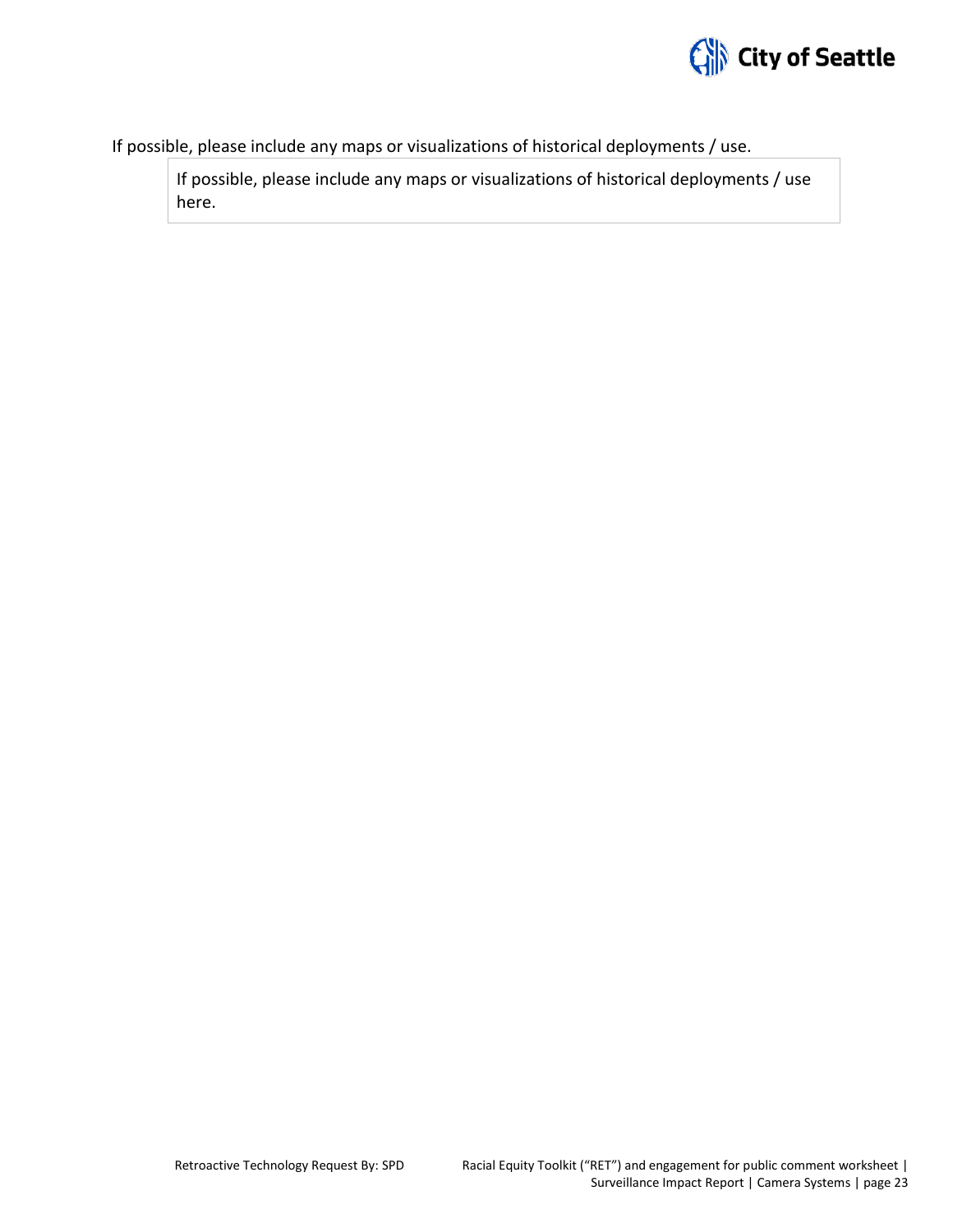

#### **1.4.1 What are the racial demographics of those living in this area or impacted by these issues?**

City of Seattle demographics: White - 69.5%; Black or African American - 7.9%; Amer. Indian & Alaska Native - 0.8%; Asian - 13.8%; Native Hawaiian & Pacific Islander - 0.4; Other race - 2.4%; Two or more races - 5.1%; Hispanic or Latino ethnicity (of any race): 6.6%; Persons of color: 33.7%.

King County demographics: White  $-70.1\%$ ; Black or African American  $-6.7\%$ ; American Indian & Alaskan Native – 1.1%; Asian, Native Hawaiian, Pacific Islander – 17.2%; Hispanic or Latino (of any race) – 9.4%

#### **1.4.2 How does the Department to ensure diverse neighborhoods, communities, or individuals are not specifically targeted through the use or deployment of this technology?**

Covert cameras are used exclusively during the investigation of crimes. There is no distinction in the levels of service SPD provides to the various and diverse neighborhoods, communities, or individuals within the city.

All uses covert cameras by SPD must also comply with SPD Policy 12.050 – Criminal Justice Information Systems and may only be used for legitimate criminal investigative purposes.

#### **1.5 How do decisions around data sharing have the potential for disparate impact on historically targeted communities? What is the department doing to mitigate those risks?**

The Aspen Institute on Community Change defines *structural racism* as "…public policies, institutional practices, cultural representations and other norms [which] work in various, often reinforcing ways to perpetuate racial group inequity."1 Data sharing has the potential to be a contributing factor to structural racism and thus creating a disparate impact on historically targeted communities. Data sharing is frequently necessary during the course of a criminal investigation to follow up on leads and gather information on suspects from outside law enforcement agencies. Cooperation between law enforcement agencies is an essential part of the investigative process.

In an effort to mitigate the possibility of disparate impact on historically targeted communities, SPD has established policies regarding the dissemination of data in connection with criminal prosecutions, Washington Public Records Act (Chapter 42.56 RCW), and other authorized researchers.

Further, SPD Policy 5.140 forbids bias-based policing and outlines processes for reporting and documenting any suspected bias-based behavior, as well as accountability measures.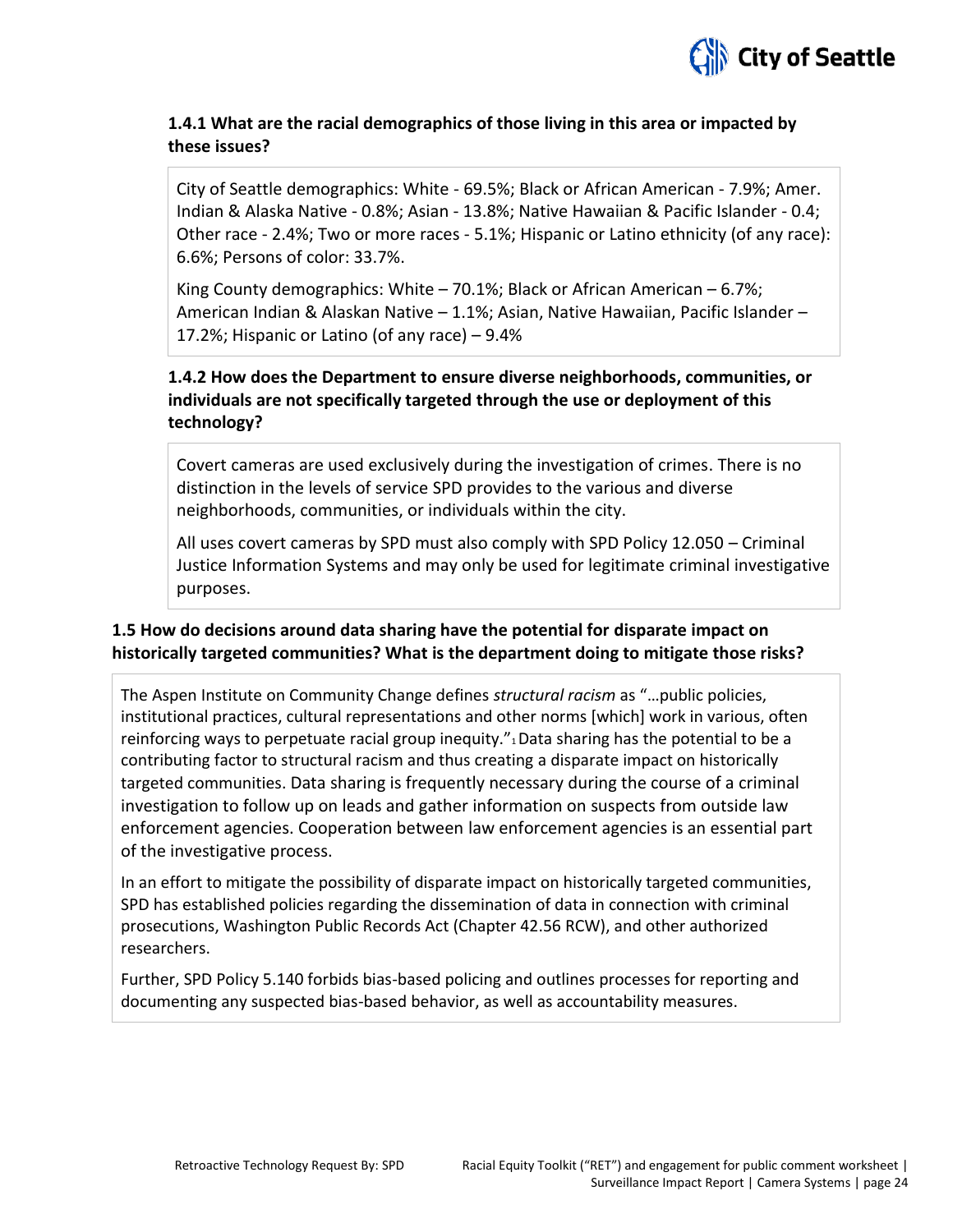

**1.6 How do decisions around data storage and retention have the potential for disparate impact on historically targeted communities? What is the department doing to mitigate those risks?** 

Like decisions around data sharing, data storage and retention have similar potential for disparate impact on historically targeted communities. The information obtained the use of covert cameras is related only to criminal investigations and its users are subject to SPD's existing policies prohibiting bias-based policing. Further, SPD Policy 5.140 forbids bias-based policing and outlines processes for reporting and documenting any suspected bias-based behavior, as well as accountability measures.

#### **1.7 What are potential unintended consequences (both negative and positive potential impact)? What proactive steps can you / have you taken to ensure these consequences do not occur.**

The most important unintended possible consequence related to the continued utilization of covert cameras by SPD is the possibility that the civil rights of individuals may be compromised by unlawful surveillance. SPD mitigates this risk by requiring reasonable suspicion of criminal activity exists when cameras are placed to capture plain view events in areas where no reasonable expectation of privacy exists. When placed in areas where a reasonable expectation of privacy exists, use of the camera systems is pursuant to the Washington Privacy Act, [Chapt.9.73 RCW,](http://app.leg.wa.gov/rcw/default.aspx?cite=9.73) and are utilized only after obtaining appropriate consent and/or legal search warrant authority.

#### **2.0 Public Outreach**

#### **2.1 Organizations who received a personal invitation to participate.**

Please include a list of all organizations specifically invited to provide feedback on this technology.

|  | __ |
|--|----|
|  |    |

#### **2.1 Scheduled public meeting(s).**

Meeting notes, sign-in sheets, all comments received, and questions from the public will be included in Appendix B, C, D, E, F, G, H and I. Comment analysis will be summarized in section 3.0 Public Comment Analysis.

| Location                  |  |
|---------------------------|--|
| <b>Time</b>               |  |
| Capacity                  |  |
| <b>Link to URL Invite</b> |  |

#### **2.2 Scheduled focus Group Meeting(s)**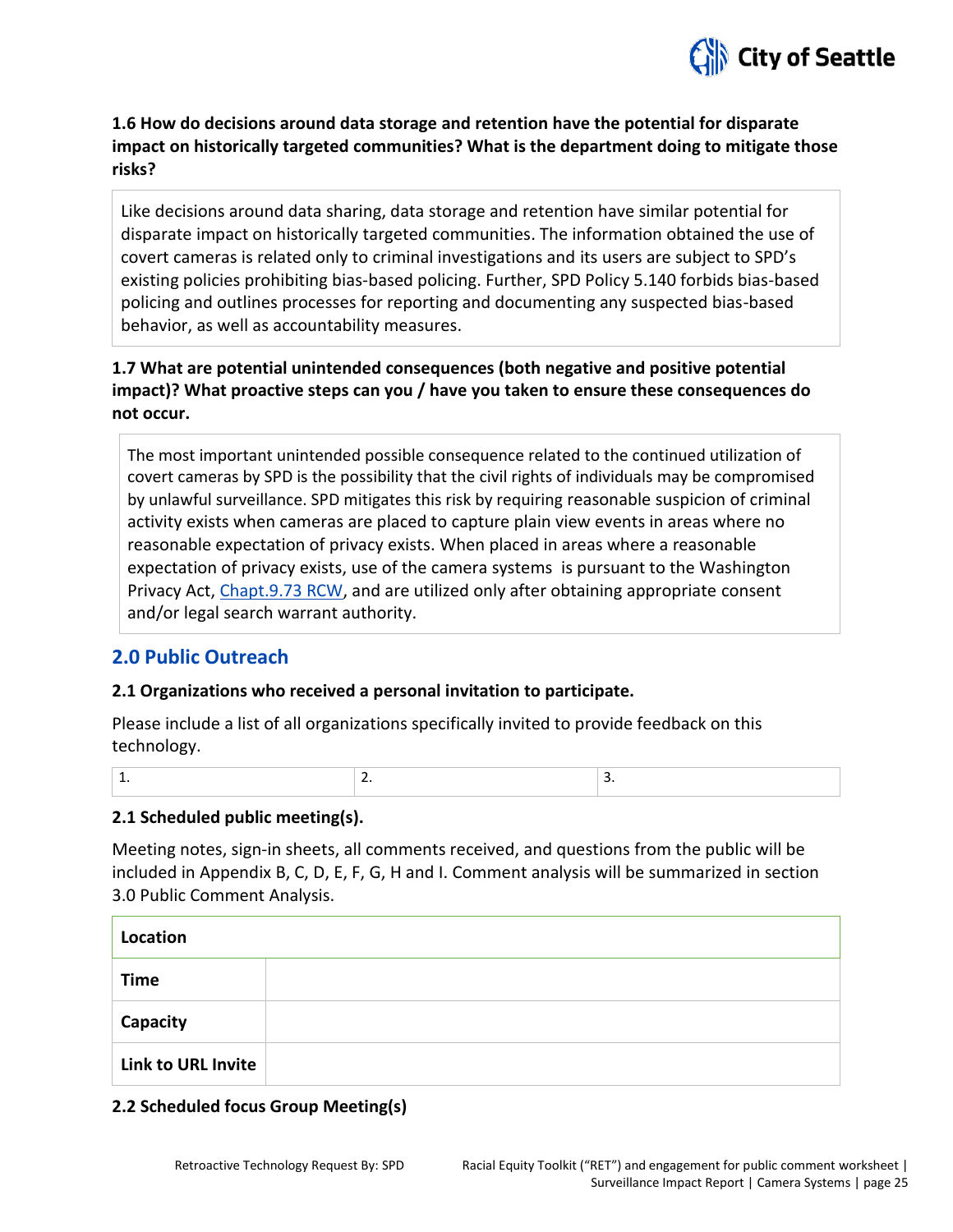

Meeting 1

| Community<br>Engaged |  |
|----------------------|--|
| <b>Date</b>          |  |

Meeting 2

| <b>Community</b><br>Engaged |  |
|-----------------------------|--|
| <b>Date</b>                 |  |

#### **3.0 Public Comment Analysis**

This section will be completed after the public comment period has been completed on [DATE] by Privacy Office staff.

#### **3.1 Summary of Response Volume**

Dashboard of respondent demographics.

#### **3.2 Question One: What concerns, if any, do you have about the use of this technology?**

Dashboard of respondent demographics.

#### **3.3 Question Two: What value, if any, do you see in the use of this technology?**

Dashboard of respondent demographics.

#### **3.4 Question Three: What would you want City leadership to consider when making a decision about the use of this technology?**

Dashboard of respondent demographics.

#### **3.5 Question Four: General response to the technology.**

Dashboard of respondent demographics.

#### **3.5 General Surveillance Comments**

These are comments received that are not particular to any technology currently under review.

Dashboard of respondent demographics.

#### **4.0 Response to Public Comments**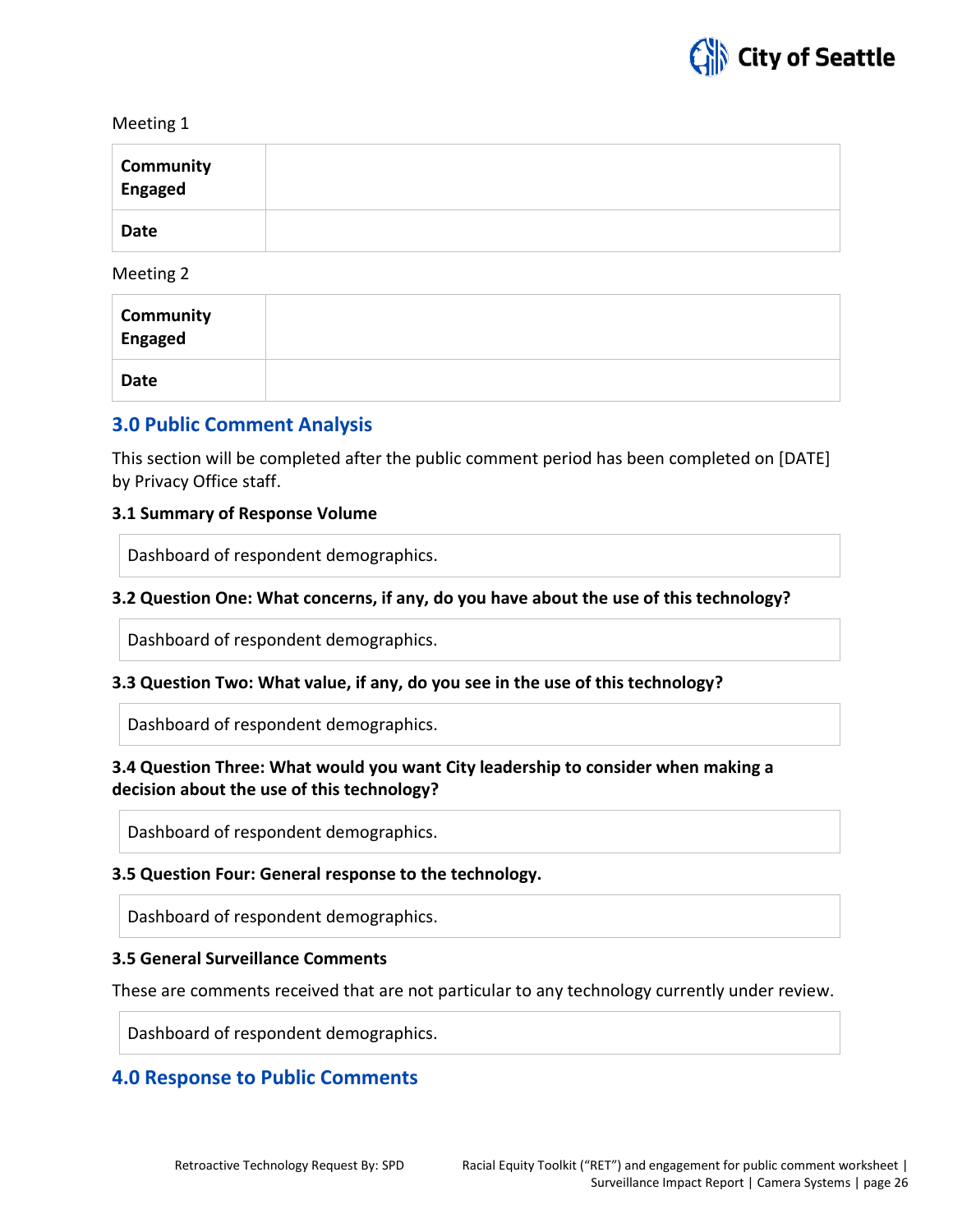

This section will be completed after the public comment period has been completed on [DATE].

#### **4.1 How will you address the concerns that have been identified by the public?**

What program, policy and partnership strategies will you implement? What strategies address immediate impacts? Long-term impacts? What strategies address root causes of inequity listed above? How will you partner with stakeholders for long-term positive change?

#### **5.0 Equity Annual Reporting**

#### **5.1 What metrics for this technology be reported to the CTO for the annual equity assessments?**

Respond here.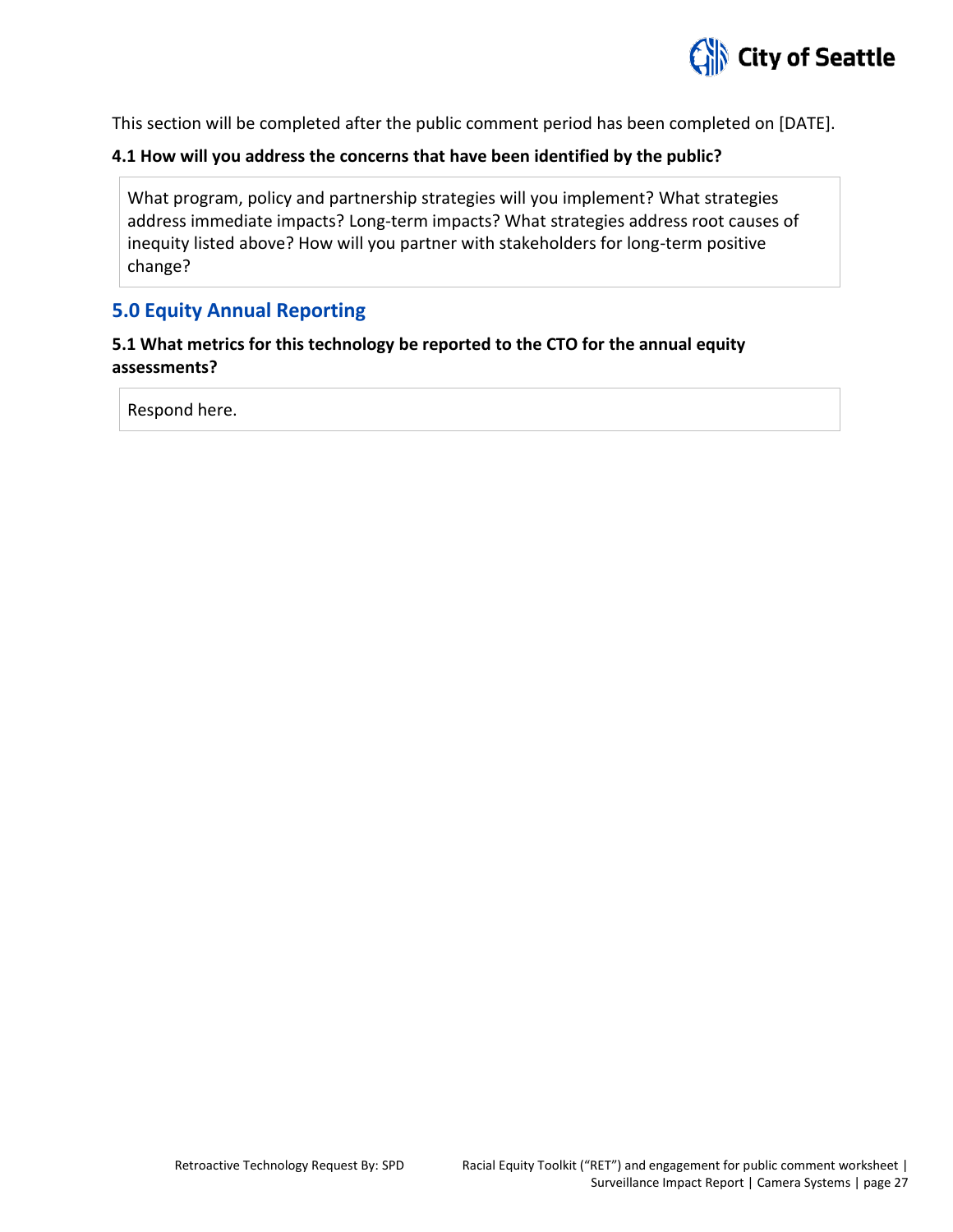

## **Privacy and Civil Liberties Assessment**

#### **Purpose**

This section shall be completed after public engagement has concluded and the department has completed the racial equity toolkit section above. The privacy and civil liberties assessment is completed by the community surveillance working group ("working group"), per the surveillance ordinance which states that the working group shall:

"Provide to the executive and the City Council a privacy and civil liberties impact assessment for each SIR that must be included with any departmental request for surveillance technology acquisition or in-use approval. The impact assessment shall include a description of the potential impact of the surveillance technology on civil rights and liberties and potential disparate impacts on communities of color and other marginalized communities. The CTO shall share with the working group a copy of the SIR that shall also be posted during the period of public engagement. At the conclusion of the public engagement period, the CTO shall share the final proposed SIR with the working group at least six weeks prior to submittal of the SIR to Council for approval. The working group shall provide its impact assessment in writing to the executive and the City Council for inclusion in the SIR within six weeks of receiving the final proposed SIR. If the working group does not provide the impact assessment before such time, the working group must ask for a two-week extension of time to City Council in writing. If the working group fails to submit an impact statement within eight weeks of receiving the SIR, the department and City Council may proceed with ordinance approval without the impact statement."

#### **Working Group Privacy and Civil Liberties Assessment**

Respond here.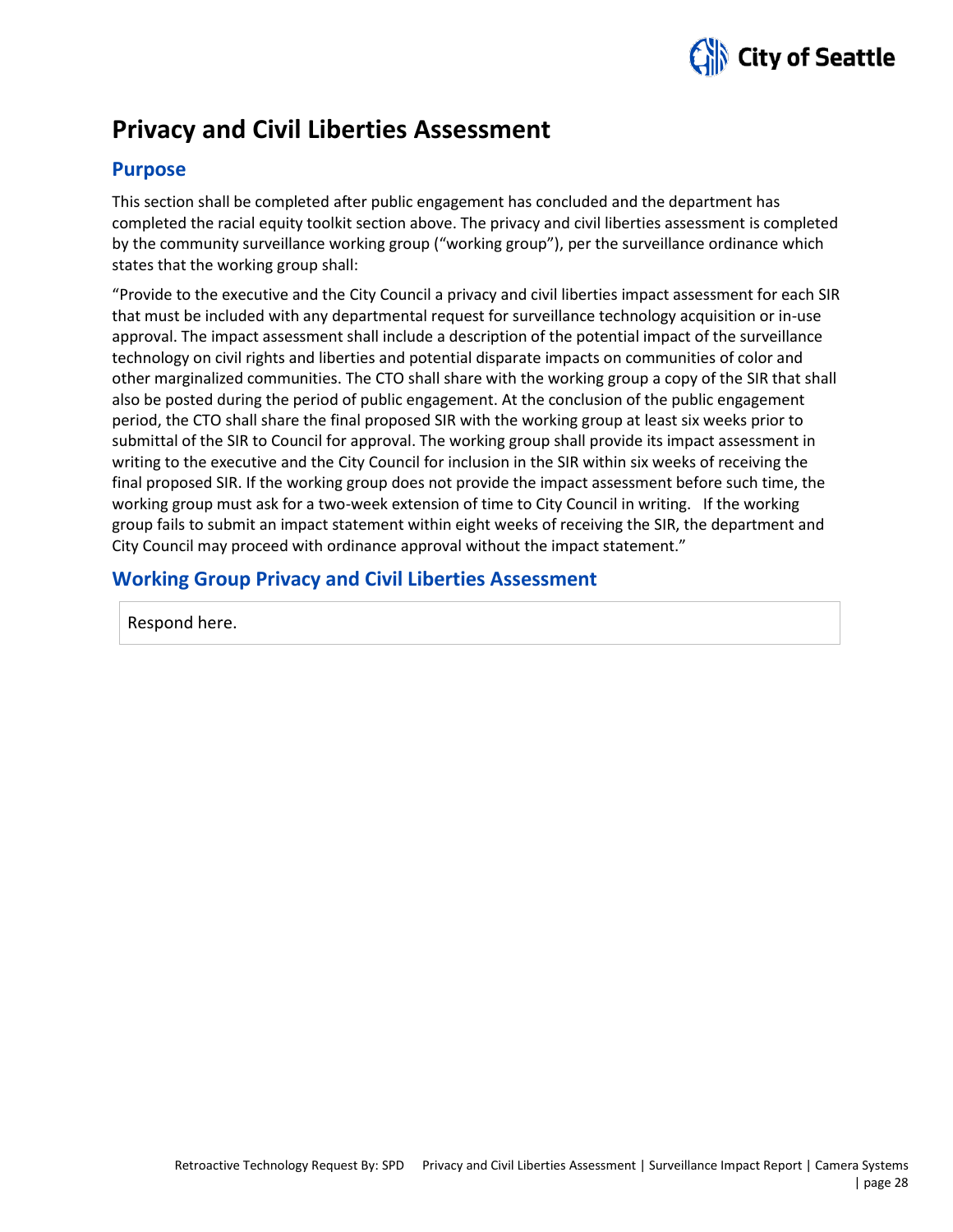

## **Submitting Department Response**

#### **Description**

Provide the high-level description of the technology, including whether software or hardware, who uses it and where/when.

#### **Purpose**

State the reasons for the use cases for this technology; how it helps meet the departmental mission; benefits to personnel and the public; under what ordinance or law it is used/mandated or required; risks to mission or public if this technology were not available.

#### **Benefits to the Public**

Provide technology benefit information, including those that affect departmental personnel, members of the public and the City in general.

#### **Privacy and Civil Liberties Considerations**

Provide an overview of the privacy and civil liberties concerns that have been raised over the use or potential mis-use of the technology; include real and perceived concerns.

#### **Summary**

Provide summary of reasons for technology use; benefits; and privacy considerations and how we are incorporating those concerns into our operational plans.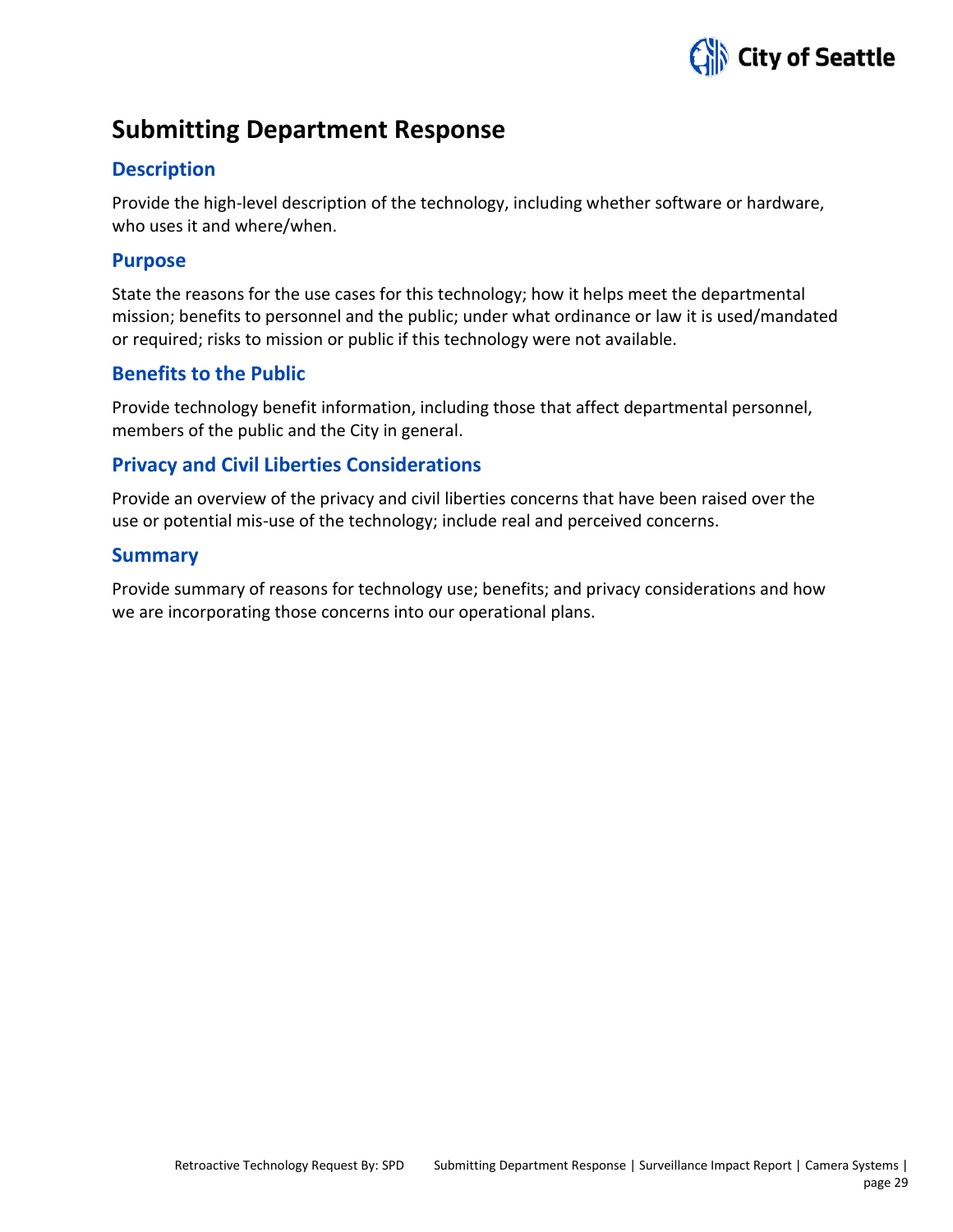

## **Appendix A: Glossary**

**Accountable:** (taken from the racial equity toolkit.) Responsive to the needs and concerns of those most impacted by the issues you are working on, particularly to communities of color and those historically underrepresented in the civic process.

**Community outcomes:** (taken from the racial equity toolkit.) The specific result you are seeking to achieve that advances racial equity.

**Contracting equity:** (taken from the racial equity toolkit.) Efforts to achieve equitable racial outcomes in the way the City spends resources, including goods and services, consultants and contracting.

**DON:** "department of neighborhoods."

**Immigrant and refugee access to services:** (taken from the racial equity toolkit.) Government services and resources are easily available and understandable to all Seattle residents, including non-native English speakers. Full and active participation of immigrant and refugee communities exists in Seattle's civic, economic and cultural life.

**Inclusive outreach and public engagement:** (taken from the racial equity toolkit.) Processes inclusive of people of diverse races, cultures, gender identities, sexual orientations and socio-economic status. Access to information, resources and civic processes so community members can effectively engage in the design and delivery of public services.

**Individual racism:** (taken from the racial equity toolkit.) Pre-judgment, bias, stereotypes about an individual or group based on race. The impacts of racism on individuals including white people internalizing privilege, and people of color internalizing oppression.

**Institutional racism:** (taken from the racial equity toolkit.) Organizational programs, policies or procedures that work to the benefit of white people and to the detriment of people of color, usually unintentionally or inadvertently.

**OCR**: "Office of Civil Rights."

**Opportunity areas:** (taken from the racial equity toolkit.) One of seven issue areas the City of Seattle is working on in partnership with the community to eliminate racial disparities and create racial equity. They include: education, health, community development, criminal justice, jobs, housing, and the environment.

**Racial equity:** (taken from the racial equity toolkit.) When social, economic and political opportunities are not predicted based upon a person's race.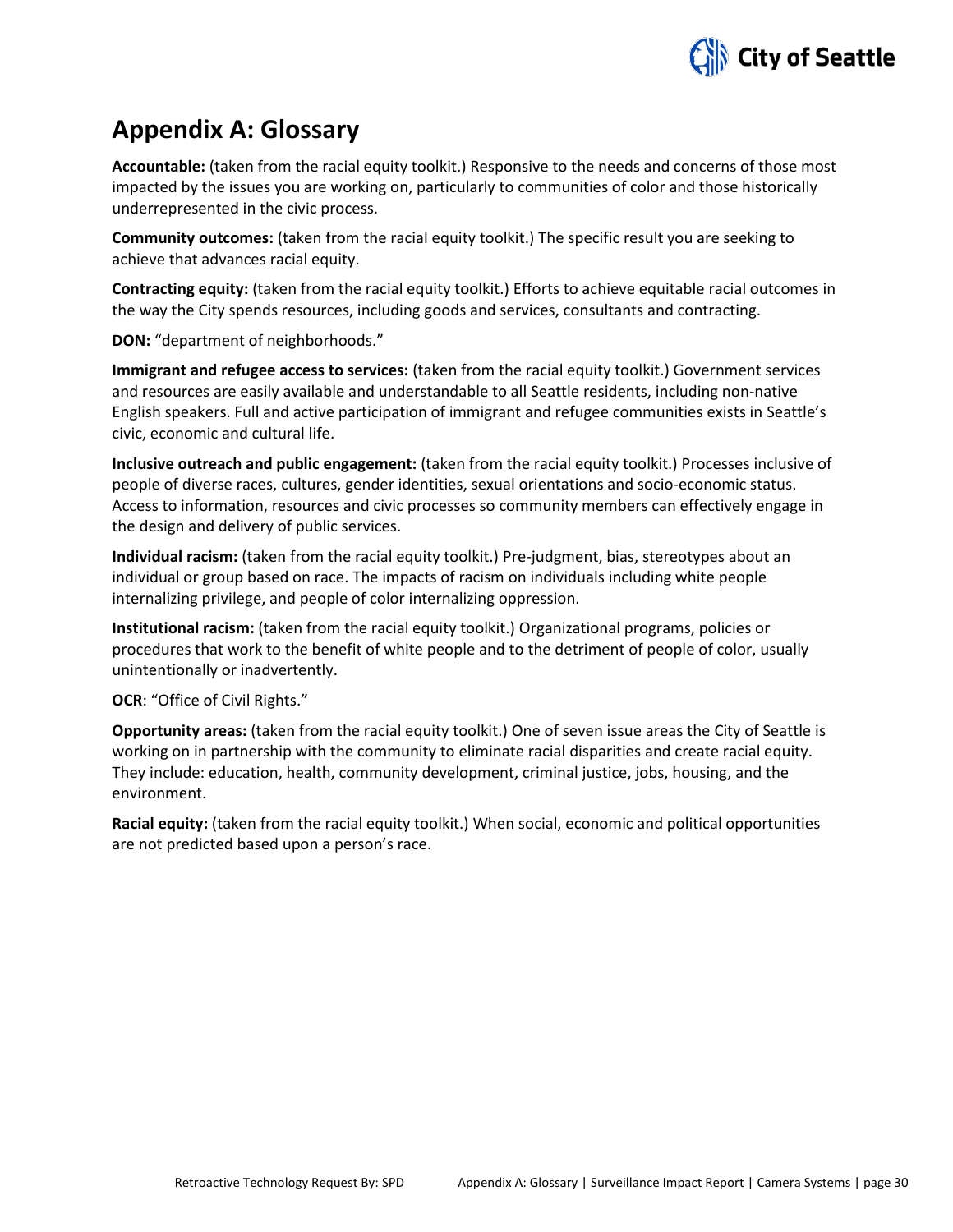

**Racial inequity:** (taken from the racial equity toolkit.) When a person's race can predict their social, economic, and political opportunities and outcomes.

**RET**: "racial equity toolkit"

**Seattle neighborhoods**: (taken from the racial equity toolkit neighborhood.) Boundaries defined for the purpose of understanding geographic areas in Seattle.

**Stakeholders:** (taken from the racial equity toolkit.) Those impacted by proposed policy, program, or budget issue who have potential concerns or issue expertise. Examples might include: specific racial/ethnic groups, other institutions like Seattle housing authority, schools, community-based organizations, change teams, City employees, unions, etc.

**Structural racism:** (taken from the racial equity toolkit.) The interplay of policies, practices and programs of multiple institutions which leads to adverse outcomes and conditions for communities of color compared to white communities that occurs within the context of racialized historical and cultural conditions.

**Surveillance ordinance**: Seattle City Council passed ordinance [125376,](http://seattle.legistar.com/LegislationDetail.aspx?ID=2981172&GUID=0B2FEFC0-822F-4907-9409-E318537E5330&Options=Advanced&Search=) also referred to as the "surveillance ordinance."



**SIR**: "surveillance impact report", a document which captures the fulfillment of the Council-defined surveillance technology review process, as required by ordinanc[e 125376.](http://seattle.legistar.com/LegislationDetail.aspx?ID=2981172&GUID=0B2FEFC0-822F-4907-9409-E318537E5330&Options=Advanced&Search=)

**Workforce equity:** (taken from the racial equity toolkit.) Ensure the City's workforce diversity reflects the diversity of Seattle.